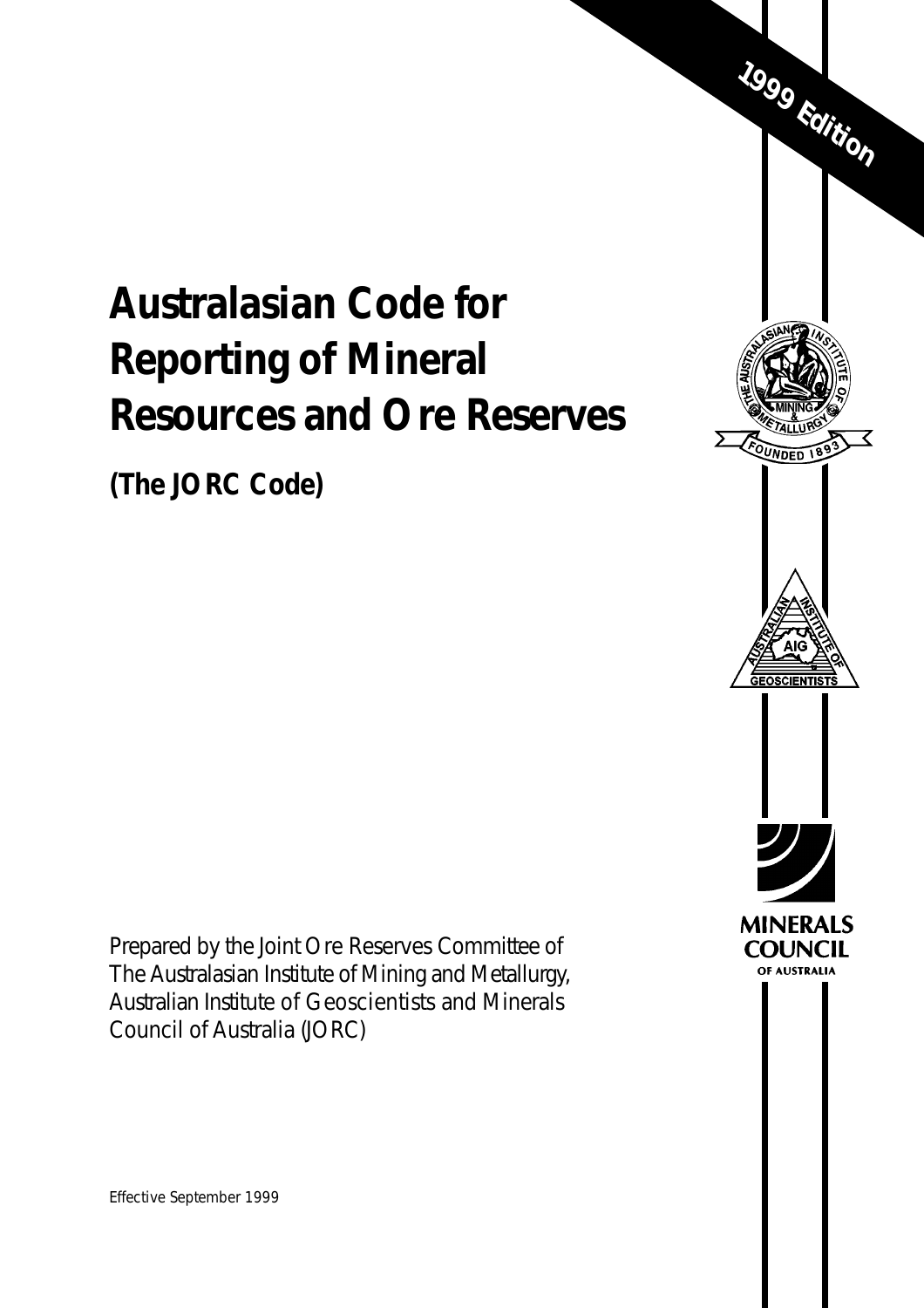### FOREWORD

- 1. The Australasian Code for Reporting of Mineral Resources and Ore Reserves (the 'JORC Code' or 'the Code') sets out minimum standards, recommendations and guidelines for Public Reporting of exploration results, Mineral Resources and Ore Reserves in Australasia. It has been drawn up by the Joint Ore Reserves Committee of The Australasian Institute of Mining and Metallurgy, the Australian Institute of Geoscientists and the Minerals Council of Australia. The Joint Ore Reserves Committee was established in 1971 and published a number of reports which made recommendations on the classification and Public Reporting of Ore Reserves prior to the first release of the JORC Code in 1989.
- 2. In this edition of the JORC Code, the guidelines, which were previously separated from the Code, have been placed after the respective Code clauses to provide improved assistance and guidance to readers. These guidelines are indented and are in a different, smaller type face. They do not form part of the Code but should be considered persuasive when interpreting the Code. The same indented and reduced type face formatting has been applied to Appendix 1 – 'The JORC Code and Australasian Stock Exchanges', and to Table 1 – 'Check List of Assessment and Reporting Criteria' to emphasise that both these sections are guidelines, and that the latter is not a mandatory list of assessment and reporting criteria. Also in this edition of the Code, the first or a particularly significant mention, after Clause 2, of terms which are defined in the Code have been marked with a superscript 'D10', and the corresponding definitions have been highlighted in bold type. For example, Competent Person<sup>p10</sup> means that this term is defined in Clause 10.
- 3. The Code has been adopted by The Australasian Institute of Mining and Metallurgy and the Australian Institute of Geoscientists and is therefore binding on members of those organisations. It is supported by the Minerals Council of Australia and the Securities Institute of Australia as a contribution to best practice. The Australian Stock Exchange and New Zealand Stock Exchange listing rules each incorporate the Code. See Appendix 1.
- 4. The main principles governing the operation and application of the JORC Code are transparency, materiality and competence. 'Transparency' requires that the reader of a Public Report<sup> $DS$ </sup> is provided with

sufficient information, the presentation of which is clear and unambiguous, to understand the report and is not misled. 'Materiality' requires that a Public Report contains all the relevant information which investors and their professional advisers would reasonably require, and reasonably expect to find in the report, for the purpose of making a reasoned and balanced judgement regarding the mineralisation being reported. 'Competence' requires that the Public Report is based on work which is the responsibility of a suitably qualified and experienced person who is subject to an enforceable professional code of ethics.

5. The Code is a required minimum standard for Public Reporting. The committee also recommends its adoption as a minimum standard for other reporting. **Reference in the Code to a Public Report or Public Reporting is to a report or reporting on exploration results, Mineral Resources**<sup>D20</sup> or Ore Reserves<sup>D29</sup>, **prepared for the purpose of informing investors or potential investors and their advisers. This includes a report or reporting prepared to satisfy regulatory requirements.** Companies are encouraged to provide information which is as comprehensive as possible in their Public Reports.

> Public Reports include, but are not limited to: company Annual Reports, quarterly reports and other reports to the Australian or New Zealand Stock Exchanges or required by corporations law. It is recommended that the Code apply to the following reports if they have been prepared for the purpose described in Clause 5: environmental statements; Information Memoranda; Expert Reports and technical papers in respect of reporting on exploration results, Mineral Resources or Ore Reserves.

> The term 'regulatory requirements' as used in Clause 5 is not intended to cover reports by companies to government agencies which may be required for State Government or Federal Government inventory or planning purposes. If reports prepared for such purposes subsequently become available to the public, they would not normally be regarded as Public Reports in terms of the JORC Code (refer also to the guidelines to Clauses 20 and 37).

> It is recognised that there may be situations where a Competent Person<sup>p10</sup> prepares documentation for internal company purposes or similar non-public purposes that does not comply with the JORC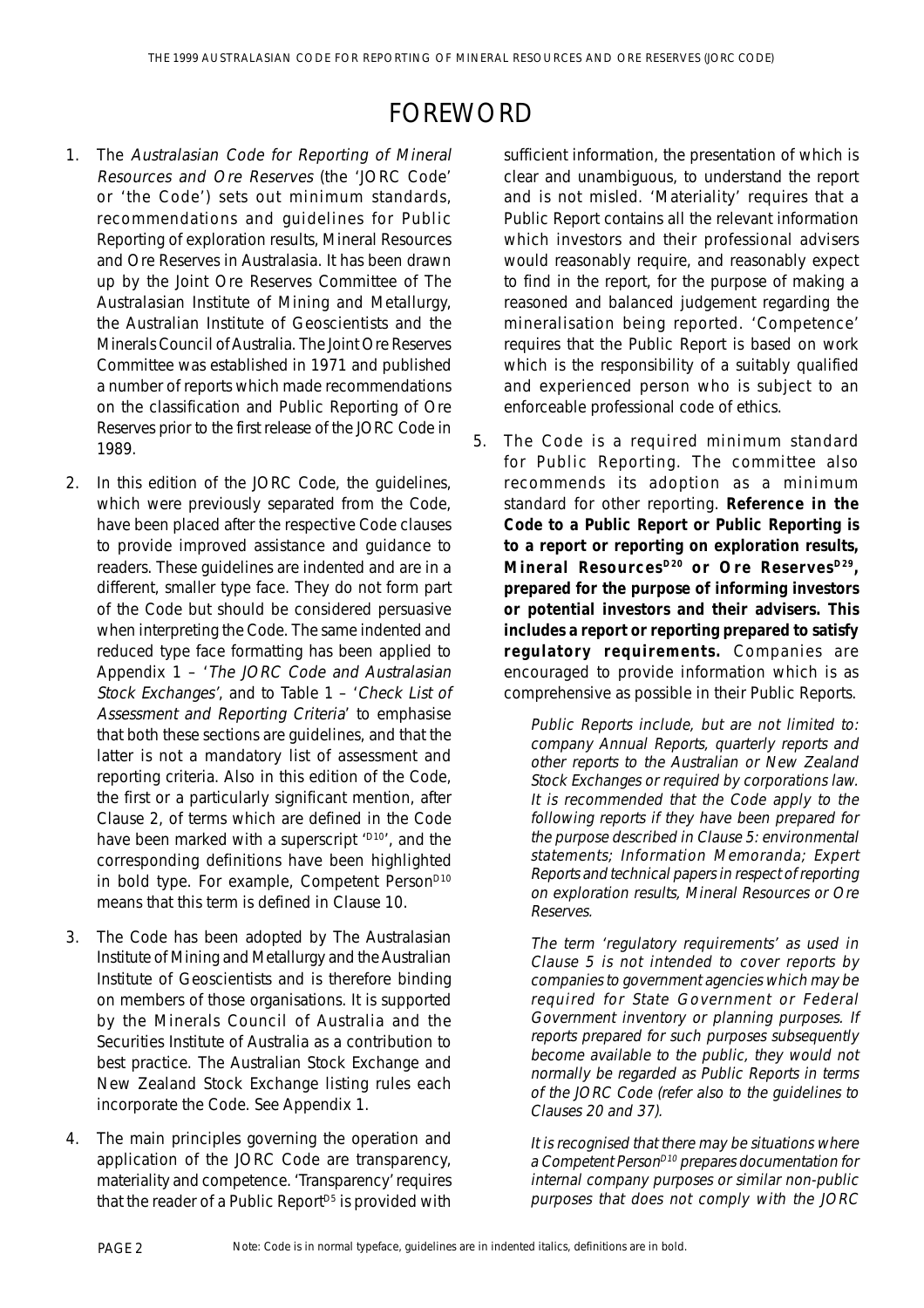Code. In such circumstances, the documentation should include a statement that it does not comply with the JORC Code. This will minimise the likelihood of non-complying documentation being used as a basis for Public Reports, since Clause 8 requires Public Reports to fairly reflect Mineral Resource and/or Ore Reserve estimates and supporting documentation prepared by a Competent Person (refer to Clause 8, and also to Appendix 1 in respect of stock exchange requirements on Public Reporting).

While every effort has been made within the Code and Guidelines to cover most situations likely to be encountered in the Public Reporting of exploration results, Mineral Resources and Ore Reserves, there will inevitably be occasions when doubt exists as to the appropriate procedure to follow. In such cases, users of the Code and those compiling reports under the Code should be guided by its intent, which is to provide a minimum standard for Public Reporting and to ensure that such reporting contains all information which investors and their professional advisers would reasonably require, and reasonably expect to find in the report, for the purpose of making a reasoned and balanced judgement regarding the mineralisation being reported.

- 6. The Code is applicable to all solid minerals, including diamonds, other gemstones and coal, for which Public Reporting of exploration results, Mineral Resources and Ore Reserves is required by the Australian and New Zealand Stock Exchanges.
- 7. The Joint Committee recognises that further review of the Code will be required from time to time.

# COMPETENCE AND RESPONSIBILITY

8. A Public Report concerning a company's Mineral Resources and/or Ore Reserves is the responsibility of the company acting through its Board of Directors. Any such report must be based on, and fairly reflect, the Mineral Resource and/or Ore Reserve estimates and supporting documentation prepared by a Competent Person<sup>D10</sup> or Persons.

In compiling Mineral Resource and/or Ore Reserve information in a Public Report, a company may need to edit the documentation prepared by the Competent Persons. Where such editing takes place, the Competent Persons must give their consent in writing to the company to the inclusion in the Public Report of the matters based on their information in the form and context in which it appears in the Public Report.

Refer to Appendix 1 for information on stock exchange requirements to name the Competent Person(s).

- 9. Documentation detailing Mineral Resource and Ore Reserve estimates from which a Public Report on Mineral Resources and Ore Reserves is prepared, must be prepared by or under the direction of, and signed by, a Competent Person or Persons.
- 10. **A 'Competent Person' is a person who is a Member or Fellow of The Australasian Institute of Mining and Metallurgy and/or the Australian Institute of Geoscientists with a minimum of five years experience which is relevant to the style of mineralisation and type of deposit under consideration and to the activity which that person is undertaking. If the Competent Person is**

**estimating, or supervising the estimation of Mineral Resources, the relevant experience must be in the estimation, assessment and evaluation of Mineral Resources. If the Competent Person is estimating, or supervising the estimation of Ore Reserves, the relevant experience must be in the estimation, assessment, evaluation and economic extraction of Ore Reserves.**

The key qualifier in the definition of a Competent Person is the word 'relevant'. Determination of what constitutes relevant experience can be a difficult area and common sense has to be exercised. For example, in estimating Mineral Resources for vein gold mineralisation, experience in a high-nugget, vein-type mineralisation such as tin, uranium etc. will probably be relevant whereas experience in (say) massive base metal deposits may not be. As a second example, for a person to qualify as a Competent Person in the estimation of Ore Reserves for alluvial gold deposits, he or she would need to have considerable (probably at least five years) experience in the evaluation and economic extraction of this type of mineralisation, due to the characteristics of gold in alluvial systems, the particle sizing of the host sediment, and the low grades involved. Experience with placer deposits containing minerals other than gold may not necessarily provide appropriate relevant experience.

The key word 'relevant' also means that it is not always necessary for a person to have five years experience in each and every type of deposit in order to act as a Competent Person **if** that person has relevant experience in other deposit types. For example, a person with (say) 20 years experience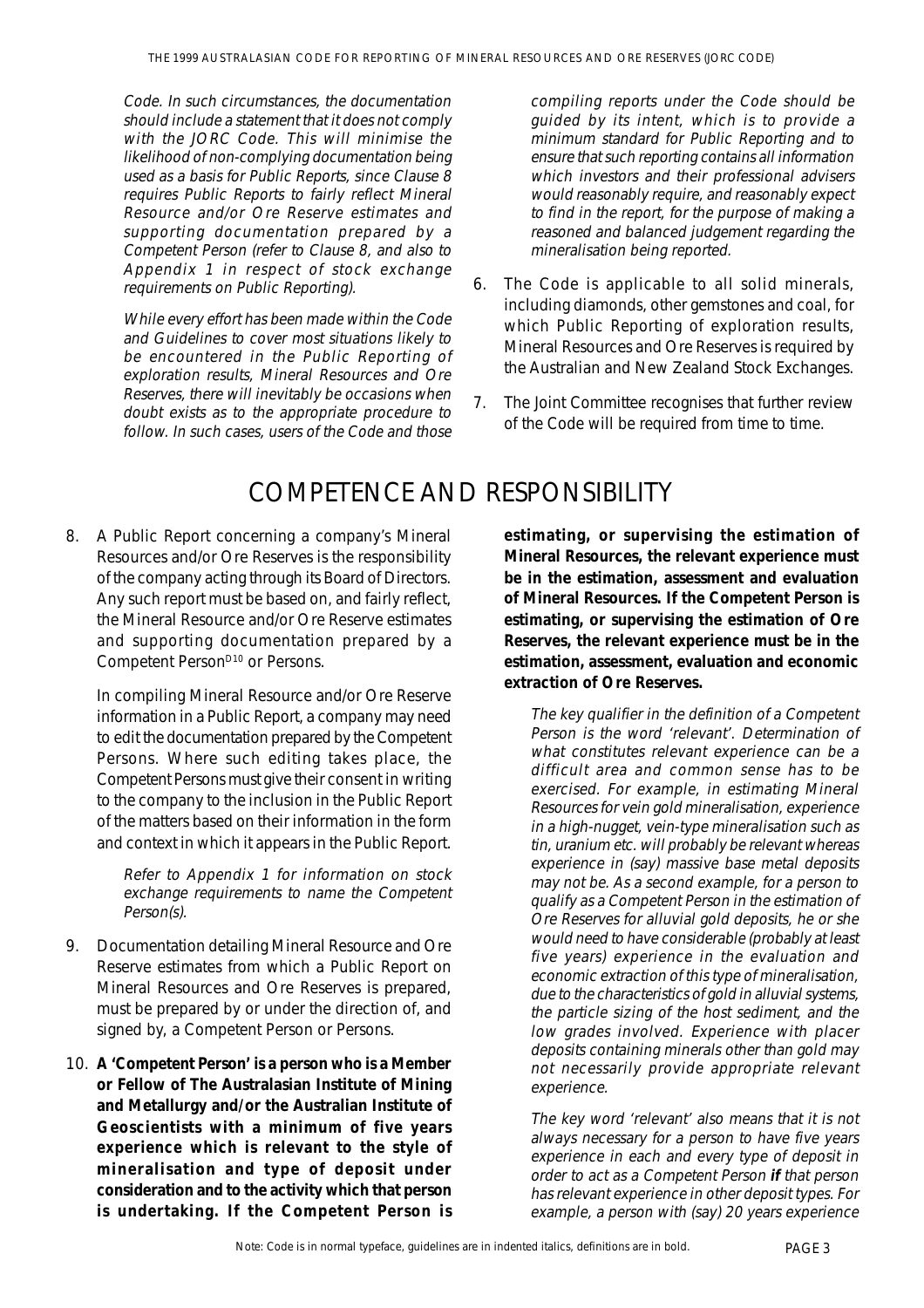in Mineral Resource estimation in a variety of metalliferous hard-rock deposit types may not require five years specific experience in (say) porphyry copper deposits in order to act as a Competent Person. Relevant experience in the other deposit types could count towards the required experience in relation to porphyry copper deposits.

In addition to experience in the style of mineralisation, a Competent Person preparing or taking responsibility for Mineral Resource estimates should have sufficient experience in the sampling and assaying techniques relevant to the deposit under consideration to be aware of problems which could affect the reliability of the data. Some appreciation of extraction and processing techniques applicable to that deposit type would also be important.

As a general guide, persons being called upon to act as Competent Persons should be clearly satisfied in their own minds that they could face their peers and demonstrate competence in the commodity, type of deposit and situation under consideration. If doubt exists, the person should either seek opinions from other colleagues or should decline to act as a Competent Person.

Estimation of Mineral Resources is often a team effort (for example, involving one person or team collecting the data and another person or team preparing the Mineral Resource estimate). Within this team, geologists usually occupy the pivotal role. Estimation of Ore Reserves is almost always a team effort involving a number of technical disciplines, and within this team, mining engineers usually occupy the pivotal role. Documentation for a Mineral Resource or Ore Reserve estimate must be compiled by, or under the supervision of, a Competent Person or Persons, whether a geologist, mining engineer or member of another discipline. However, it is recommended that, where there is a clear division of responsibilities within a team, each Competent Person should accept responsibility for his or her particular contribution. For example, one Competent Person

#### 12. Public Reports dealing with Mineral Resources and/ or Ore Reserves must only use the terms set out in Figure 1.

Figure 1 sets out the framework for classifying tonnage and grade estimates so as to reflect different levels of geological confidence and different degrees of technical and economic evaluation. Mineral Resources can be estimated mainly by a geologist on the basis of geoscientific

could accept responsibility for the collection of Mineral Resource data, another for the Mineral Resource estimation process, another for the mining study, and the project leader could accept responsibility for the overall document. It is important that the Competent Person accepting overall responsibility for a Mineral Resource or Ore Reserve estimate and supporting documentation which has been prepared in whole or in part by others is satisfied that the work of the other contributors is acceptable.

If the Competent Person is a Member or Fellow of The Australasian Institute of Mining and Metallurgy ('The AusIMM'), he or she is answerable to The AusIMM Ethics Committee if a complaint is made in respect of his or her professional work. If the Competent Person is a Member or Fellow of the Australian Institute of Geoscientists ('AIG'), the matter will be dealt with by the Ethics and Standards Committee of the AIG Council, if a complaint is made in respect of his or her professional work.

When an Australian listed or New Zealand listed company with overseas interests wishes to report an overseas Mineral Resource or Ore Reserve estimate prepared by a person who is not a member of The AusIMM or of the AIG, it is necessary for the company to nominate a Competent Person or Persons to take responsibility for the Mineral Resource or Ore Reserve estimate. The Competent Person or Persons undertaking this activity should appreciate that they are accepting full responsibility for the estimate and supporting documentation under ASX or NZSX listing rules and should not treat the procedure merely as a 'rubber-stamping' exercise.

11. For Public Reports dealing with diamond or other gemstone mineralisation, it is also a requirement of this Code that, if a valuation of a parcel of diamonds or gemstones is reported, the person(s) or organisations valuing the parcel must be named in the report and their professional valuation experience, competency and independence stated.

> information with some input from other disciplines. Ore Reserves, which are a modified sub-set of the Indicated<sup>D22</sup> and Measured Mineral Resources<sup>D23</sup> (shown within the dashed outline in Figure 1), require consideration of those factors affecting extraction, including mining, metallurgical, economic, marketing, legal, environmental, social and governmental factors, and should in most instances be estimated with input from a range of disciplines.

REPORTING TERMINOLOGY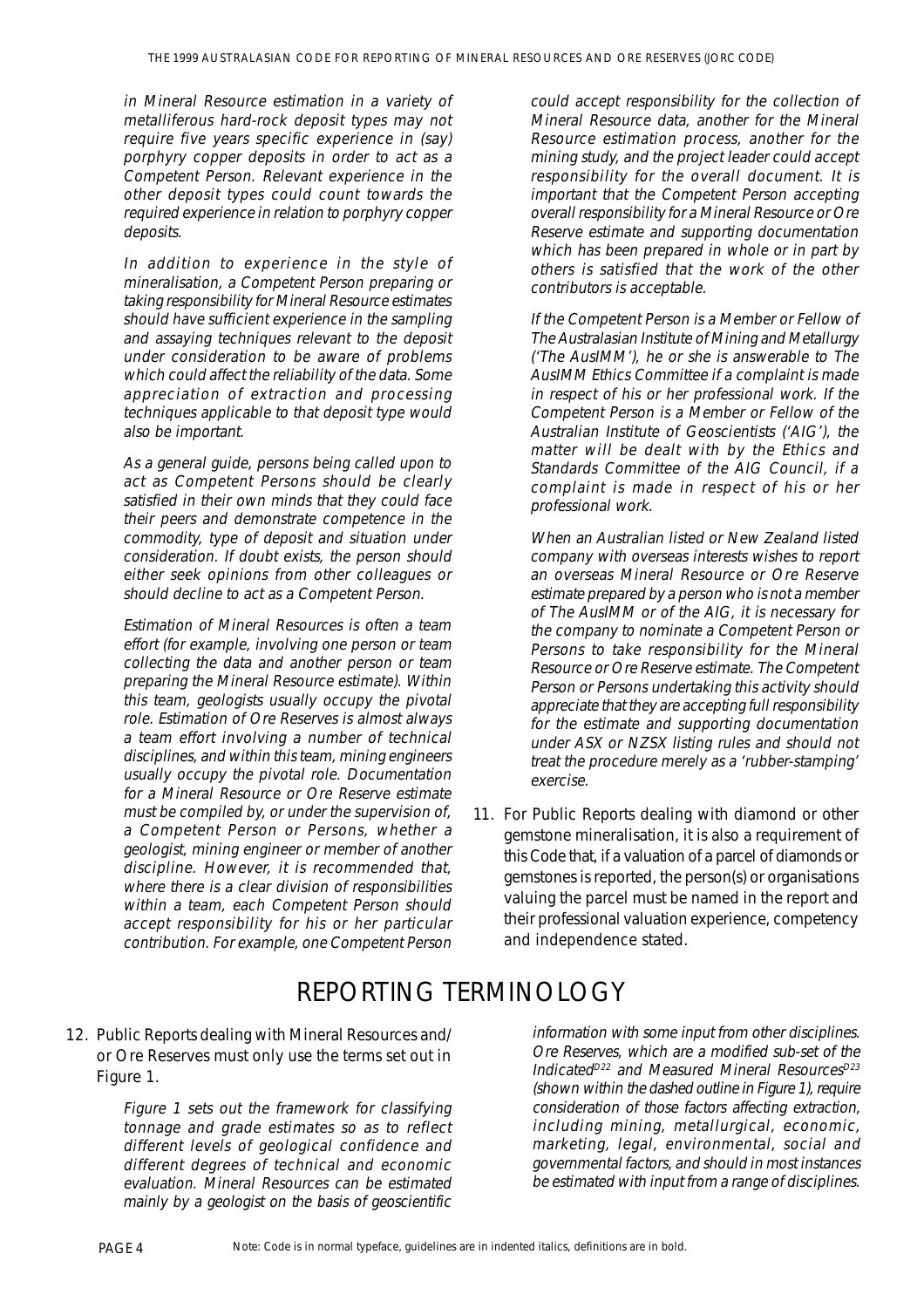In certain situations, Measured Mineral Resources could convert to Probable Ore Reserves<sup>D30</sup> because of uncertainties associated with the modifying factors which are taken into account in the conversion from Mineral Resources to Ore Reserves. This relationship is shown by the broken arrow in Figure 1 (although the trend of the broken arrow includes a vertical component, it does not, in this instance, imply a reduction in the level of geological knowledge or confidence). In such a situation these modifying factors should be fully explained.

Refer also to the guidelines to Clause 32.

**Figure 1. General Relationship between Exploration Results, Mineral Resources and Ore Reserves.**



REPORTING – GENERAL

- 13. Public Reports concerning a company's Mineral Resources or Ore Reserves should include a description of the style and nature of mineralisation.
- 14. A company must disclose relevant information concerning the status and characteristics of a mineral deposit which could materially influence the economic value of that deposit. A company must

promptly report any material changes in its Mineral Resources or Ore Reserves.

- 15. Companies must review and publicly report on their Mineral Resources and Ore Reserves annually.
- 16. Throughout the Code, where appropriate, 'quality' may be substituted for 'grade' and 'volume' may be substituted for 'tonnage'.

### REPORTING OF EXPLORATION RESULTS

17. A company may choose, or be required under stock exchange listing rules, to report exploration results. If a company reports exploration results in relation to mineralisation not classified as a Mineral Resource or an Ore Reserve, then estimates of tonnage and average grade must not be assigned to the mineralisation.

> Where descriptions of exploration targets or exploration potential are given in Public Reports, any tonnage/grade figures mentioned must be clearly order-of-magnitude and conceptual in nature and expressed so as not to misrepresent them as an

estimate of Mineral Resources or Ore Reserves.

18. Public Reports of exploration results relating to mineralisation not classified as Mineral Resources or Ore Reserves must contain sufficient information to allow a considered and balanced judgement of the significance of the results. This must include relevant information such as sampling intervals and methods, sample locations, assay data, laboratory analyses, data aggregation methods plus information on any of the other criteria listed in Table 1 that are material to an assessment. The reporting of exploration sampling or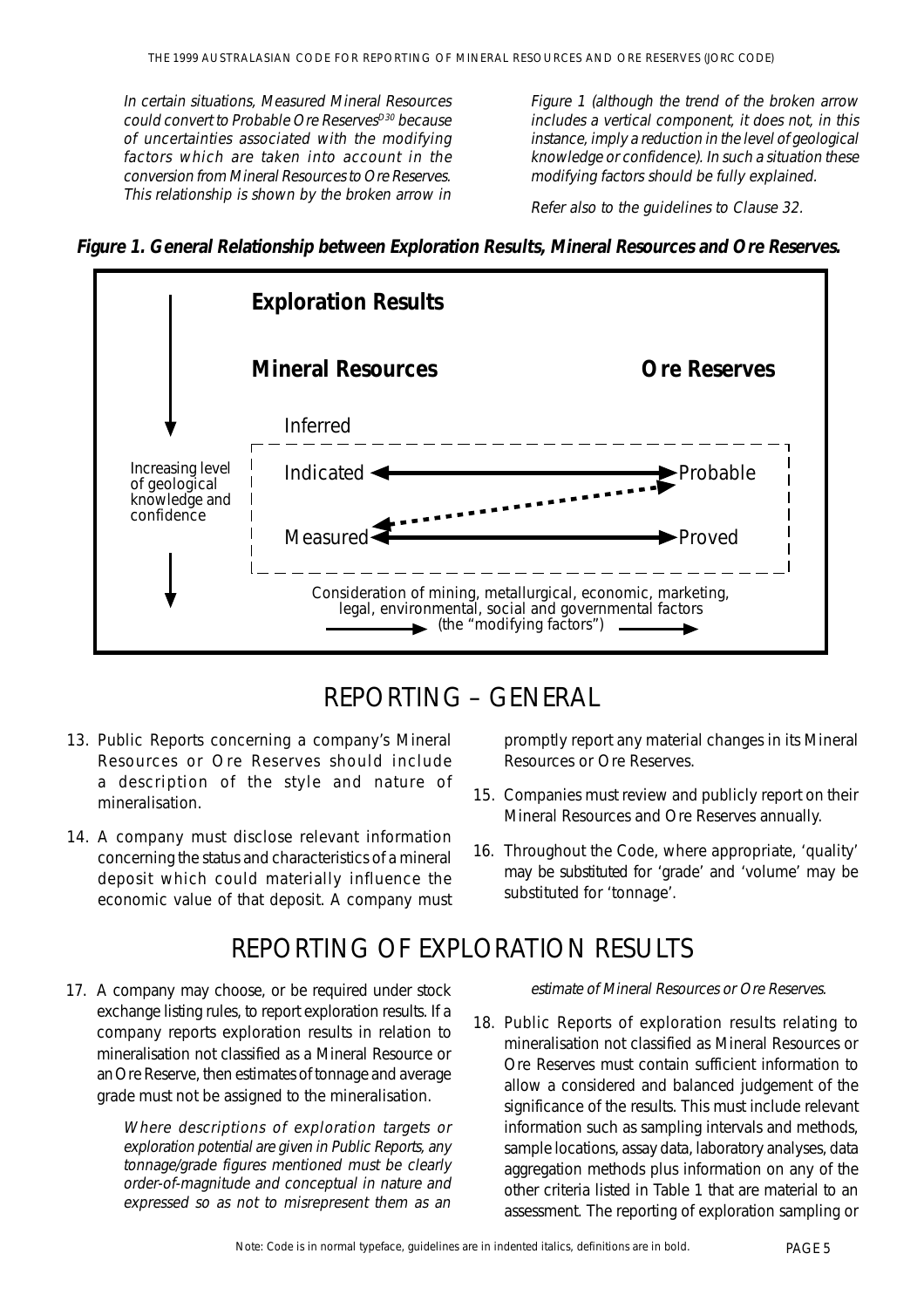geophysical results must not be presented so as to unreasonably imply that potentially economic mineralisation has been discovered.

Table 1 is a check list and guideline to which those preparing reports on exploration results, Mineral Resources and Ore Reserves should refer. The check list is not prescriptive and, as always, relevance and materiality are overriding principles which determine what information should be publicly reported. Reporting of isolated assays without placing them in perspective is unacceptable.

- 19. Public Reports dealing with diamonds require the following additions:
- Reports of diamonds recovered from sampling programs must specify the number and total weight (in carats) of diamonds recovered. Details of the type and size of samples which produced the diamonds must also be specified including the lower cut-off sieve size used in the recovery.
- The weight of diamonds recovered may only be omitted from the report when the diamonds are less than 0.4 mm in size (ie. when the diamonds recovered are microdiamonds).

# REPORTING OF MINERAL RESOURCES

20. **A 'Mineral Resource' is a concentration or occurrence of material of intrinsic economic interest in or on the Earth's crust in such form and quantity that there are reasonable prospects for eventual economic extraction. The location, quantity, grade, geological characteristics and continuity of a Mineral Resource are known, estimated or interpreted from specific geological evidence and knowledge. Mineral Resources are sub-divided, in order of increasing geological** confidence, into Inferred<sup>D21</sup>, Indicated<sup>D22</sup> and Measured<sup>D23</sup> categories.

Portions of a deposit that do not have reasonable prospects for eventual economic extraction must not be included in a Mineral Resource.

The term 'Mineral Resource' covers mineralisation which has been identified and estimated through exploration and sampling and within which Ore Reserves may be defined by the consideration and application of technical, economic, legal, environmental, social and governmental factors.

The term 'reasonable prospects for eventual economic extraction' implies a judgement (albeit preliminary) by the Competent Person in respect of the technical and economic factors likely to influence the prospect of economic extraction, including the approximate mining parameters. In other words, a Mineral Resource is not an inventory of all mineralisation drilled or sampled, regardless of cut-off grade, likely mining dimensions, location or continuity. It is a realistic inventory of mineralisation which, under assumed and justifiable technical and economic conditions, might, in whole or in part, become economically extractable.

Interpretation of the word 'eventual' in this context may vary depending on the commodity or mineral involved. For example, for many coal, iron ore, bauxite and other bulk minerals or commodities, it may be reasonable to envisage 'eventual economic extraction' as covering time periods in excess of 50 years. However for the majority of gold deposits, application of the concept would normally be restricted to perhaps 20 to 30 years, and frequently to much shorter periods of time.

Certain reports (eg: coal inventory reports, exploration reports to government and other similar reports not intended primarily for providing information for investment purposes) may require full disclosure of all mineralisation, including some material that does not have reasonable prospects for eventual economic extraction. Such estimates of mineralisation would not qualify as Mineral Resources or Ore Reserves in terms of the JORC Code (refer also to the guidelines to Clauses 5 and 37).

Where considered appropriate by the Competent Person, Mineral Resource estimates may include material below the selected cut-off grade to ensure that the Mineral Resources comprise bodies of mineralisation of adequate size and continuity to properly consider the most appropriate approach to mining. Documentation of Mineral Resource estimates should clearly identify any such inclusions, and Public Reports should include commentary on the matter if considered material.

21. **An 'Inferred Mineral Resource' is that part of a Mineral Resource for which tonnage, grade and mineral content can be estimated with a low level of confidence. It is inferred from geological evidence and assumed but not verified geological and/or grade continuity. It is based on information gathered through appropriate techniques from locations such as outcrops, trenches, pits, workings and drill holes which may be limited or of uncertain quality and reliability.**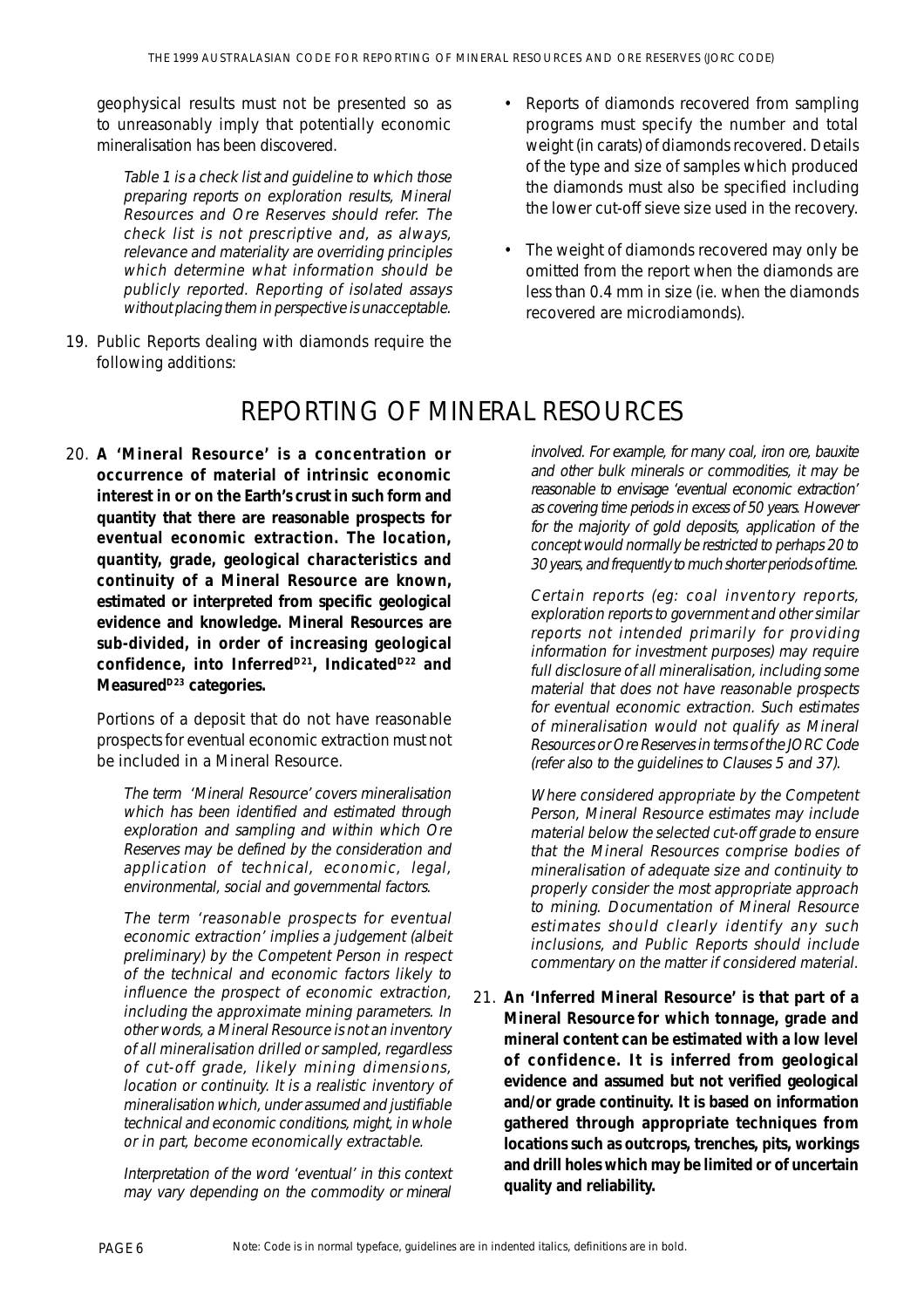An Inferred Mineral Resource has a lower level of confidence than that applying to an Indicated Mineral Resource.

The category is intended to cover situations where a mineral concentration or occurrence has been identified and limited measurements and sampling completed, but where the data are insufficient to allow the geological and/or grade continuity to be confidently interpreted. Due to the uncertainty which may attach to some Inferred Mineral Resources, it cannot be assumed that all or part of an Inferred Mineral Resource will be upgraded to an Indicated or Measured Mineral Resource as a result of continued exploration. Confidence in the estimate is usually not sufficient to allow the appropriate application of technical and economic parameters or to enable an evaluation of economic viability. Caution should be exercised if this category is considered in economic studies.

22. **An 'Indicated Mineral Resource' is that part of a Mineral Resource for which tonnage, densities, shape, physical characteristics, grade and mineral content can be estimated with a reasonable level of confidence. It is based on exploration, sampling and testing information gathered through appropriate techniques from locations such as outcrops, trenches, pits, workings and drill holes. The locations are too widely or inappropriately spaced to confirm geological and/or grade continuity but are spaced closely enough for continuity to be assumed.**

An Indicated Mineral Resource has a lower level of confidence than that applying to a Measured Mineral Resource, but has a higher level of confidence than that applying to an Inferred Mineral Resource.

Mineralisation may be classified as an Indicated Mineral Resource when the nature, quality, amount and distribution of data are such as to allow confident interpretation of the geological framework and to assume continuity of mineralisation. Confidence in the estimate is sufficient to allow the appropriate application of technical and economic parameters and to enable an evaluation of economic viability.

23. **A 'Measured Mineral Resource' is that part of a Mineral Resource for which tonnage, densities, shape, physical characteristics, grade and mineral content can be estimated with a high level of confidence. It is based on detailed and reliable exploration, sampling and testing information gathered through appropriate techniques from locations such as outcrops, trenches, pits, workings and drill holes. The locations are spaced closely**

#### **enough to confirm geological and/or grade continuity.**

Mineralisation may be classified as a Measured Mineral Resource when the nature, quality, amount and distribution of data are such as to leave no reasonable doubt, in the opinion of the Competent Person determining the Mineral Resource, that the tonnage and grade of the mineralisation can be estimated to within close limits and that any variation from the estimate would not significantly affect potential economic viability. This category requires a high level of confidence in, and understanding of, the geology and controls of the mineral deposit. Confidence in the estimate is sufficient to allow the appropriate application of technical and economic parameters and to enable an evaluation of economic viability.

24. The choice of the appropriate category of Mineral Resource depends upon the quantity, distribution and quality of data available and the level of confidence that attaches to those data. The appropriate Mineral Resource category must be determined by a Competent Person or Persons.

> Mineral Resource classification is a matter for skilled judgement and Competent Persons should take into account those items in Table 1 which relate to confidence in Mineral Resource estimation.

> In deciding between Measured Mineral Resources and Indicated Mineral Resources, Competent Persons may find it useful to consider, in addition to the phrases in the two definitions relating to geological and grade continuity in Clauses 22 and 23, the phrase in the guideline to the definition for Measured Mineral Resources: '.... any variation from the estimate would not significantly affect potential economic viability'.

> In deciding between Indicated Mineral Resources and Inferred Mineral Resources, Competent Persons may wish to take into account, in addition to the phrases in the two definitions in Clauses 21 and 22 relating to geological and grade continuity, the guideline to the definition for Indicated Mineral Resources: 'Confidence in the estimate is sufficient to allow the appropriate application of technical and economic parameters and to enable an evaluation of economic viability', which contrasts with the guideline to the definition for Inferred Mineral Resources: 'Confidence in the estimate is usually not sufficient to allow the appropriate application of technical and economic parameters or to enable an evaluation of economic viability. Caution should be exercised if this category is considered in economic studies'.

25. Mineral Resource estimates are not precise calculations, being dependent on the interpretation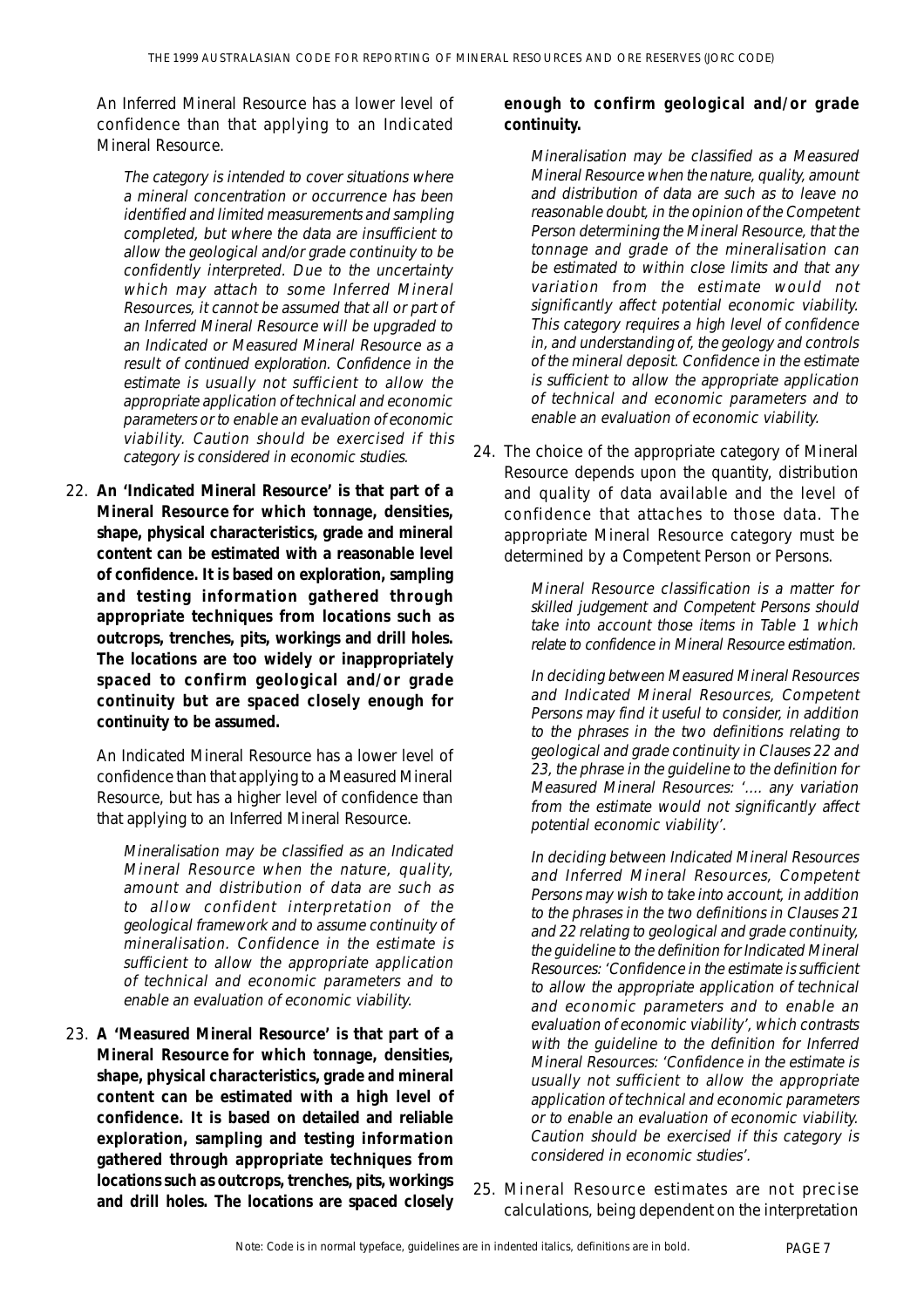of limited information on the location, shape and continuity of the occurrence and on the available sampling results. Reporting of tonnage and grade figures should reflect the order of accuracy of the estimate by rounding off to appropriately significant figures and, in the case of Inferred Mineral Resources, by qualification with terms such as 'approximately'.

In most situations, rounding to the second significant figure should be sufficient. For example 10,863,000 tonnes at 8.23 per cent should be stated as 11 million tonnes at 8.2 per cent. There will be occasions, however, where rounding to the first significant figure may be necessary in order to convey properly the uncertainties in estimation. This would usually be the case with Inferred Mineral Resources.

To emphasise the imprecise nature of a Mineral Resource or Ore Reserve estimate, the final result should always be referred to as an estimate not a calculation.

- 26. Public Reports of Mineral Resources must specify one or more of the categories of 'Inferred', 'Indicated' and 'Measured'. Categories must not be reported in a combined form unless details for the individual categories are also provided. Mineral Resources must not be reported in terms of contained metal or mineral content unless corresponding tonnages and grades are also presented. Mineral Resources must not be aggregated with Ore Reserves.
- 27. Table 1 provides, in a summary form, a list of the main criteria which should be considered when preparing reports on exploration results, Mineral Resources and Ore Reserves. These criteria need not be discussed in a Public Report unless they materially affect estimation or classification of the Mineral Resources.

Where diamond Mineral Resource grades are based on the correlation of macrodiamond grade with the grade of microdiamonds, this must be stated and its reliability explained.

It is not necessary, when publicly reporting, to comment on each item in Table 1, but it is essential to discuss any matters which might materially affect the reader's understanding or interpretation of the results or estimates being reported. This is particularly important where inadequate or uncertain data affect the reliability of, or confidence in, a statement of exploration results or an estimate of Mineral Resources and/or Ore Reserves; for example, poor sample recovery, poor repeatability of assay or laboratory results, limited information on tonnage factors etc.

If there is doubt about what should be reported, it is better to err on the side of providing too much information rather than too little.

Mineral Resource or Ore Reserve estimates are sometimes reported after adjustment by cutting of high grades, or after the application of modifying factors arising from reconciliation with mill data. If any of the data are materially adjusted or modified for the purpose of making the estimate, or if the estimate is subsequently adjusted, this should be clearly stated in a Public Report of Mineral Resources or Ore Reserves and the nature of the adjustment or modification described.

28. The words 'ore' and 'reserves' must not be used in stating Mineral Resource estimates as the terms imply technical feasibility and economic viability and are only appropriate when all relevant technical, economic, marketing, legal, environmental, social and governmental factors have been considered. Reports and statements should continue to refer to the appropriate category or categories of Mineral Resources until technical feasibility and economic viability have been established. If re-evaluation indicates that the Ore Reserves are no longer viable, the Ore Reserves must be reclassified as Mineral Resources or removed from Mineral Resource/Ore Reserve statements.

> It is not intended that re-classification from Ore Reserves to Mineral Resources should be applied as a result of changes expected to be of a short term or temporary nature, or where company management has made a deliberate decision to operate on a non-economic basis. Examples of such situations might be a commodity price drop expected to be of short duration, mine emergency of a non-permanent nature, transport strike etc.

# REPORTING OF ORE RESERVES

29. **An 'Ore Reserve' is the economically mineable part of a Measured or Indicated Mineral Resource. It includes diluting materials and allowances for losses which may occur when the material is mined. Appropriate assessments, which may** **include feasibility studies, have been carried out, and include consideration of and modification by realistically assumed mining, metallurgical, economic, marketing, legal, environmental, social and governmental factors. These assessments**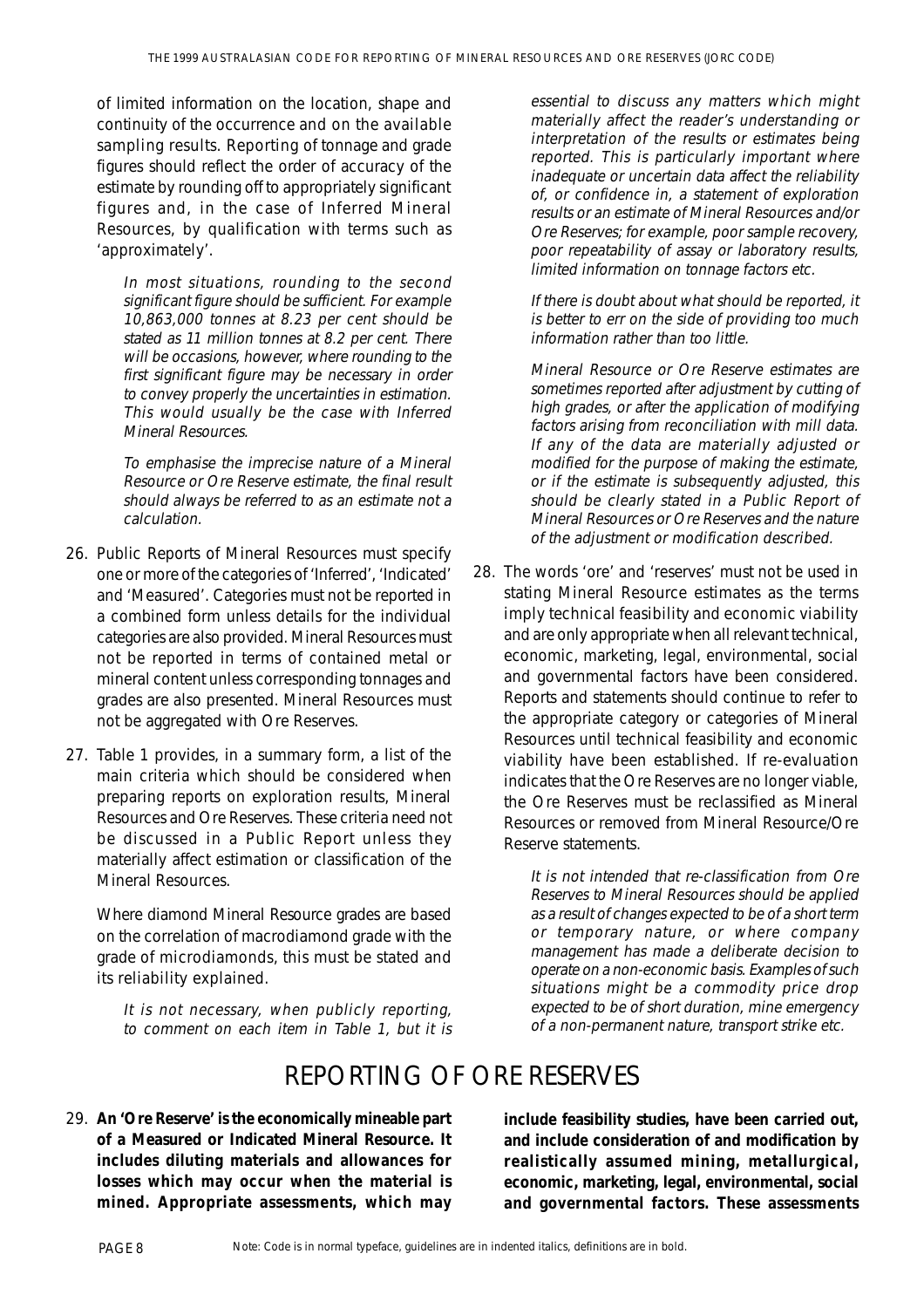**demonstrate at the time of reporting that extraction could reasonably be justified. Ore Reserves are sub-divided in order of increasing** confidence into Probable Ore Reserves<sup>D30</sup> and Proved Ore Reserves<sup>D31</sup>.

Ore Reserves are those portions of Mineral Resources which, after the application of all mining factors, result in an estimated tonnage and grade which, in the opinion of the Competent Person or Persons making the estimates, can be the basis of a viable project after taking account of all relevant metallurgical, economic, marketing, legal, environmental, social and governmental factors. Ore Reserves are inclusive of diluting material which will be mined in conjunction with the Ore Reserves and delivered to the treatment plant or equivalent.

The term 'economic' implies that extraction of the Ore Reserve has been established or analytically demonstrated to be viable and justifiable under reasonable investment assumptions. The term 'Ore Reserve' need not necessarily signify that extraction facilities are in place or operative or that all governmental approvals have been received. It does signify that there are reasonable expectations of such approvals.

It should be noted that the Code does not imply that an economic operation must have Proved Ore Reserves. Situations arise where Probable Ore Reserves alone may be sufficient to justify extraction, as for example with some alluvial tin or gold deposits.

Some countries use the term 'Mineral Reserve' instead of 'Ore Reserve'. The Joint Ore Reserves Committee has retained the term 'Ore Reserve' because it assists in maintaining a clear distinction between a 'Mineral Resource' and an 'Ore Reserve', a distinction which might be less clear if 'Mineral Reserve' was substituted. However, if preferred by the reporting company, 'Ore Reserve' and 'Mineral Resource' estimates for coal may be reported as 'Coal Reserve' and 'Coal Resource' estimates.

30. **A 'Probable Ore Reserve' is the economically mineable part of an Indicated, and in some circumstances Measured Mineral Resource. It includes diluting materials and allowances for losses which may occur when the material is mined. Appropriate assessments, which may include feasibility studies, have been carried out, and include consideration of and modification by realistically assumed mining, metallurgical, economic, marketing, legal, environmental, social and governmental factors. These assessments demonstrate at the time of reporting that extraction could reasonably be justified.**

A Probable Ore Reserve has a lower level of confidence than a Proved Ore Reserve.

- 31. **A 'Proved Ore Reserve' is the economically mineable part of a Measured Mineral Resource. It includes diluting materials and allowances for losses which may occur when the material is mined. Appropriate assessments, which may include feasibility studies, have been carried out, and include consideration of and modification by realistically assumed mining, metallurgical, economic, marketing, legal, environmental, social and governmental factors. These assessments demonstrate at the time of reporting that extraction could reasonably be justified.**
- 32. The choice of the appropriate category of Ore Reserve is determined primarily by the classification of the corresponding Mineral Resource and must be made by the Competent Person or Persons.

The Code provides for a direct relationship between Indicated Mineral Resources and Probable Ore Reserves and between Measured Mineral Resources and Proved Ore Reserves. In other words, the level of geoscientific confidence for Probable Ore Reserves is the same as that required for the in situ determination of Indicated Mineral Resources and for Proved Ore Reserves is the same as that required for the in situ determination of Measured Mineral Resources.

The 1999 edition of the Code also provides, for the first time, for a two-way relationship between Measured Mineral Resources and Probable Ore Reserves. This is to cover the situation where uncertainties associated with any of the modifying factors considered when converting Mineral Resources to Ore Reserves may result in there being a significantly lower degree of confidence in the Ore Reserves than in the corresponding Measured Mineral Resources. Such a conversion would not imply a reduction in the level of geological knowledge or confidence.

If the uncertainties in the modifying factors preventing the Measured Mineral Resource being converted to a Proved Ore Reserve are removed, the Measured Mineral Resource may be converted to a Proved Ore Reserve. However modification is only acceptable to an equivalent or lower level of confidence. No amount of confidence in the modifying factors for conversion of a Mineral Resource to an Ore Reserve can override the upper level of confidence which exists in the Mineral Resource. Under no circumstances can an Indicated Mineral Resource be converted directly to a Proved Ore Reserve.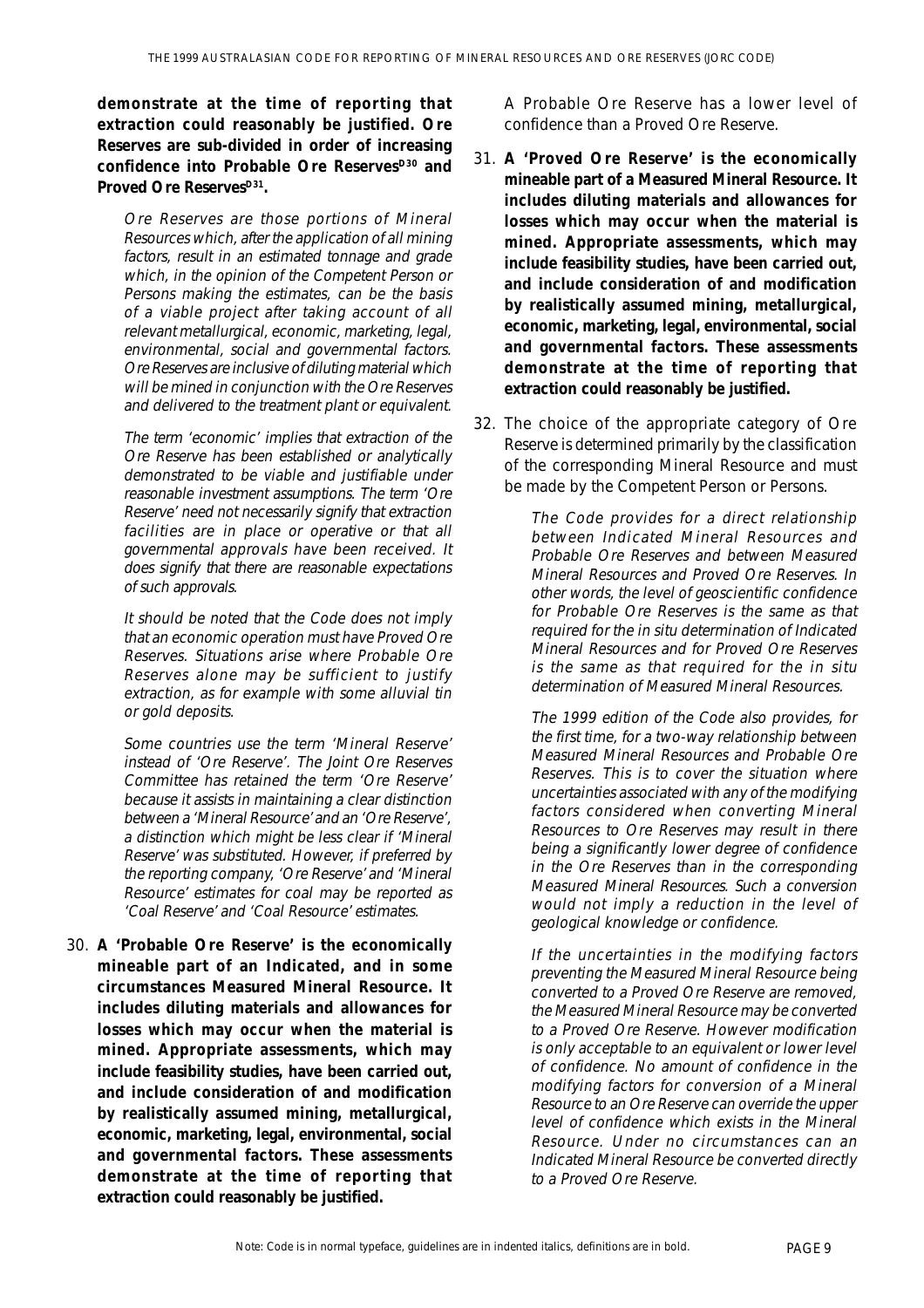Application of the category of a Proved Ore Reserve implies the highest degree of confidence in the estimate with consequent expectations in the minds of readers of the report. These expectations should be borne in mind when categorising a Mineral Resource as Measured.

Refer also to the guidelines to Clause 24 regarding classification of Mineral Resources.

33. Ore Reserve estimates are not precise calculations and tonnage and grade figures in Public Reports should be expressed so as to convey the order of accuracy of the estimates by rounding off to appropriately significant figures.

> Refer to the guidelines to Clause 25, regarding rounding of Mineral Resource estimates.

34. Except for the special provisions relating to coal (see Clause 39) Public Reports of Ore Reserves must specify one or both of the categories of 'Proved' and 'Probable'. Categories must not be reported in a combined form unless details for the individual categories are also provided. Ore Reserves must not be reported in terms of contained metal or mineral content unless corresponding tonnages and grades are also presented.

> In reporting Ore Reserves, information on assumed metallurgical recovery factors is very important, and should always be included in Public Reports.

35. In situations where figures for both Mineral Resources and Ore Reserves are reported, a clarifying statement must be included in the report which clearly indicates whether the Mineral Resources are inclusive of, or additional to the Ore Reserves.

> The committee recognises that there are legitimate reasons, in some situations, for reporting Mineral Resources inclusive of Ore Reserves and, in other situations, for reporting Mineral Resources additional to Ore Reserves. The committee does not express a preference but it does require that reporting companies make it clear which form of reporting has been adopted. Appropriate forms of clarifying statements may be:

> 'The Measured and Indicated Mineral Resources are inclusive of those Mineral Resources modified to produce the Ore Reserves.' or:

> 'The Measured and Indicated Mineral Resources are additional to the Ore Reserves.'

> Inferred Mineral Resources are, by definition, always additional to Ore Reserves.

> Where there is a substantial difference between the statement of Mineral Resources and the statement of Ore Reserves in a Public Report, an explanation of the reasons for the difference should

be included in the report. This will assist the reader of the report in making a judgement of the likelihood of the remaining Mineral Resources eventually being converted to Ore Reserves.

Ore Reserves may incorporate material (dilution) which is not part of the original Mineral Resource. It is essential that this fundamental difference between Mineral Resources and Ore Reserves is borne in mind and caution exercised if attempting to draw conclusions from a comparison of the two.

For the same reason, Ore Reserves should not be added to Mineral Resources. The resulting total can be very misleading in economic terms and is capable of being misunderstood or, more seriously, of being misused to give a false impression of a company's mineral prospects.

Public Reporting of tonnage and grade estimates using terms other than Mineral Resources and Ore Reserves is not permitted under the Code.

In preparing the Ore Reserve statement, the relevant Mineral Resource statement on which it is based should first be developed. This can be reconciled with the Mineral Resource statement estimated for the previous comparable period and differences (due, for example, to mine production, exploration etc) identified. The application of cutoff and other criteria to the Mineral Resource can then be made to develop the Ore Reserve statement which can also be reconciled with the previous comparable statement. Companies are encouraged whenever possible to reconcile estimates in their reports. A detailed account of differences between estimates is not essential, but sufficient comment should be made to enable significant variances to be understood by the reader.

36. Table 1 provides, in a summary form, a list of the main criteria which should be considered when preparing reports on exploration results, Mineral Resources and Ore Reserves. These criteria need not be discussed in a Public Report unless they materially affect estimation or classification of the Ore Reserves. Changes in economic or political factors alone may be the basis for significant changes in Ore Reserves and should be reported accordingly.

Where diamond Ore Reserve grades are based on the correlation of macrodiamond grade with the grade of microdiamonds, this must be stated and its reliability explained. If a valuation of a parcel of diamonds is reported, the weight in carats and size range of the contained diamonds must be stated and the value of the diamonds must be given in US dollars per carat.

Refer also to Clause 19 and to the guidelines to Clause 27.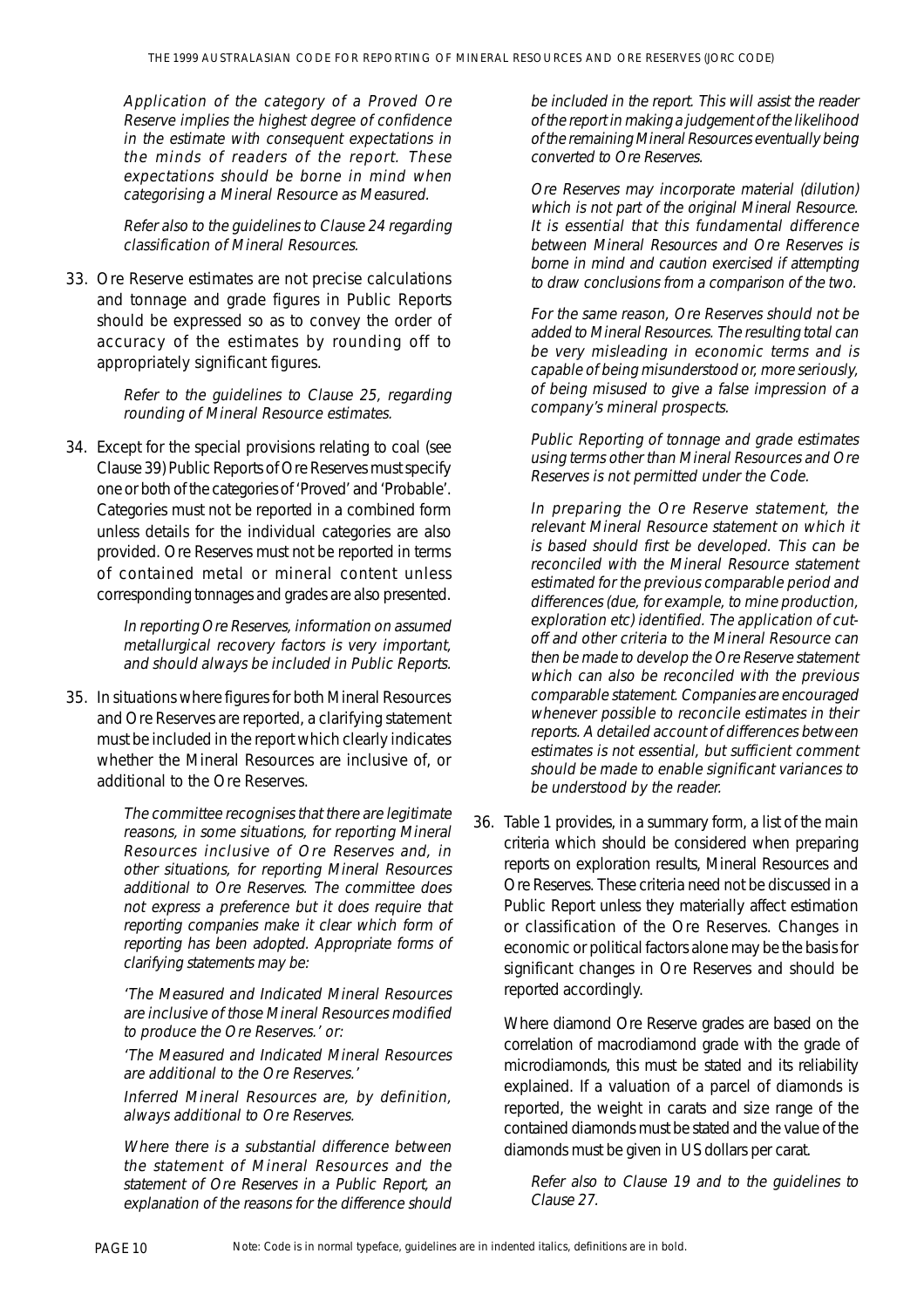# REPORTING OF COAL RESOURCES AND RESERVES

37. Clauses 38 to 40 of the Code address matters which relate specifically to the Public Reporting of Coal Resources and Reserves. Unless otherwise stated, clauses 1 to 36 of this Code (including Figure 1) apply. Table 1, as part of the guidelines, should also be considered persuasive when reporting on Coal Resources and Reserves.

> For guidance on the estimation of black Coal Resources and Reserves and on statutory reporting not primarily intended for providing information to the investing public, readers are referred to the 1999 edition of the "Guidelines for the Estimation and Reporting of Australian Black Coal Resources and Reserves", a document drawn up by a committee of coal industry and government representatives and consultants from New South Wales and Queensland.

> Coal is of particular interest to State and Federal Governments because of its impact on government planning and land use implications. Reports to governments may require estimates of coal resources which are not constrained by short to

medium term economic considerations. Such reports and estimates of strategic resources are not covered by the JORC Code. Refer also to the guidelines to Clauses 5 and 20.

- 38. The terms 'Mineral Resource(s)' and 'Ore Reserve(s)', and the subdivisions of these as defined above, apply also to coal reporting, but if preferred by the reporting company, the terms 'Coal Resource(s)' and 'Coal Reserve(s)' and appropriate subdivisions may be substituted.
- 39. For coal reporting only, Probable and Proved Ore (Coal) Reserves may be combined and reported as Recoverable Reserves.
- 40. Reports of 'Marketable Coal Reserves', representing beneficiated or otherwise enhanced coal product, may be used in Public Reports in conjunction with, but not instead of, reports of Ore (Coal) Reserves. The basis of the predicted yield to achieve Marketable Coal Reserves should be stated.

### REPORTING OF MINERALISED STOPE FILL, STOCKPILES, REMNANTS, PILLARS, LOW GRADE MINERALISATION AND TAILINGS

41. The Code applies to the reporting of all potentially economic mineralised material including mineralised stope fill, stockpiles, remnants, pillars, low grade mineralisation and tailings.

> For the purposes of the Code, mineralised stope fill and stockpiles of mineralised material can be considered to be similar to in situ mineralisation when reporting Mineral Resources and Ore Reserves. Consequently the Competent Person assessing the fill or stockpiles must use the bases of classification outlined in the Code. In most cases, the opinion of a relevant professional should be sought when making judgements about the mineability of fill, remnants and pillars.

> If there are not reasonable prospects for the eventual economic extraction of a particular portion of the fill or stockpile, this material cannot be classified as either Mineral Resources or Ore Reserves. If some portion is currently sub-economic but there is a reasonable expectation that it will become economic, then this material may be classified as a Mineral Resource. Such stockpile material may include old dumps and tailings dam material. If technical and economic studies have demonstrated that economic extraction could reasonably be justified under realistically assumed conditions, the

material may be classified as an Ore Reserve.

The above guidelines apply equally to low grade in situ mineralisation, sometimes referred to as 'mineralised waste' or 'marginal grade material', and often intended for stockpiling and treatment towards the end of mine life. For clarity of understanding, it is recommended that tonnage and grade estimates of such material be itemised separately in Public Reports, although they may be aggregated with total Mineral Resource and Ore Reserve figures.

Stockpiles are defined to include both surface and underground stockpiles, including broken ore in stopes, and can include ore currently in the ore storage system. Mineralised material being processed (including leaching), if reported, should be reported separately.

Mineralised remnants, shaft pillars and mining pillars which are potentially mineable are in situ mineralisation and consequently are included in the Code definitions of Mineral Resources and Ore Reserves.

Mineralised remnants, shaft pillars and mining pillars which are not potentially mineable must not be included in Mineral Resource and Ore Reserve statements.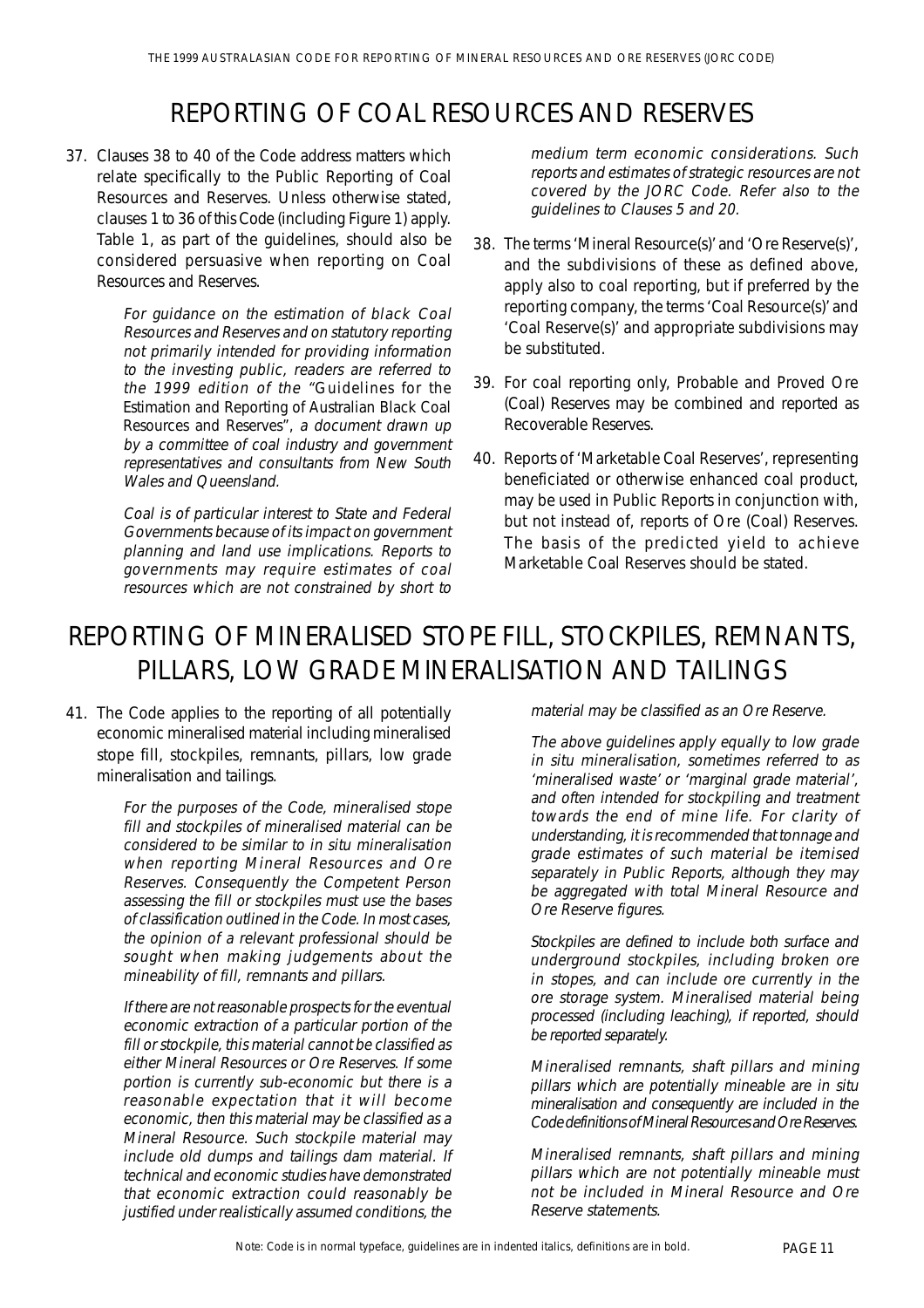# TABIF<sub>1</sub> CHECK LIST OF ASSESSMENT AND REPORTING CRITERIA

Table 1 is a check list and guideline which those preparing reports on exploration results, Mineral Resources and Ore Reserves should use as a reference. The check list is not prescriptive and, as always, relevance and materiality are overriding principles that determine what information should be publicly reported. It is, however, important to report any matters that might materially affect a reader's understanding or interpretation of the results or estimates being reported. This is particularly important where inadequate or uncertain data affect the reliability of, or confidence in, a statement of exploration results or an estimate of Mineral Resources and/or Ore Reserves.

The order and grouping of criteria in Table 1 reflects the normal systematic approach to exploration and evaluation. Criteria in the first group 'Sampling Techniques and Data' apply to all succeeding groups. In the remainder of the table, criteria listed in preceding groups would often apply to succeeding groups and should be considered when estimating and reporting.

| <b>CRITERIA</b>                                                                                | <b>EXPLANATION</b>                                                                                                                                                                                                                                                                                                                                                                                                                                                                                                                                                                   |  |
|------------------------------------------------------------------------------------------------|--------------------------------------------------------------------------------------------------------------------------------------------------------------------------------------------------------------------------------------------------------------------------------------------------------------------------------------------------------------------------------------------------------------------------------------------------------------------------------------------------------------------------------------------------------------------------------------|--|
| <b>SAMPLING TECHNIQUES AND DATA</b><br>(criteria in this group apply to all succeeding groups) |                                                                                                                                                                                                                                                                                                                                                                                                                                                                                                                                                                                      |  |
| Drilling<br>techniques                                                                         | Drill type (eg. core, reverse circulation, open-hole hammer, rotary air blast, auger,<br>Bangka etc.) and details (eg. core diameter, triple or standard tube, depth of diamond tails, face-<br>sampling bit or other type, etc.). Measures taken to maximise sample recovery and ensure<br>representative nature of the samples.                                                                                                                                                                                                                                                    |  |
| Logging                                                                                        | Whether core and chip samples have been logged to a level of detail to support appropriate<br>Mineral Resource estimation, mining studies and metallurgical studies. Whether logging is<br>qualitative or quantitative in nature. Core (or costean, channel etc.) photography.                                                                                                                                                                                                                                                                                                       |  |
| Drill sample<br>recovery                                                                       | Whether core and chip sample recoveries have been properly recorded and results assessed. In<br>particular whether a relationship exists between sample recovery and grade and whether sample<br>bias may have occurred due to preferential loss/gain of fine/coarse material.                                                                                                                                                                                                                                                                                                       |  |
| Other sampling<br>techniques                                                                   | Nature and quality of sampling (eg. cut channels, random chips etc.) and measures taken to<br>ensure sample representivity.                                                                                                                                                                                                                                                                                                                                                                                                                                                          |  |
| Sub-sampling<br>techniques<br>and sample<br>preparation                                        | If core, whether cut or sawn and whether quarter, half or all core taken. If non-core, whether<br>riffled, tube sampled, rotary split etc. and whether sampled wet or dry. For all sample types, the<br>nature, quality and appropriateness of the sample preparation technique. Quality control procedures<br>adopted for all sub-sampling stages to maximise representivity of samples. Measures taken to<br>ensure that the sampling is representative of the in situ material collected. Whether sample sizes<br>are appropriate to the grainsize of the material being sampled. |  |
| Quality of<br>assay data and<br>laboratory tests                                               | The nature, quality and appropriateness of the assaying and laboratory procedures used and whether<br>the technique is considered partial or total. Nature of quality control procedures adopted (eg.<br>standards, blanks, duplicates, external laboratory checks) and whether acceptable levels of accuracy<br>(ie. lack of bias) and precision have been established.                                                                                                                                                                                                             |  |
| Verification of<br>sampling and<br>assaying                                                    | The verification of significant intersections by either independent or alternative company personnel.<br>The use of twinned holes.                                                                                                                                                                                                                                                                                                                                                                                                                                                   |  |
| Location of<br>data points                                                                     | Accuracy and quality of surveys used to locate drill holes (collar and down-hole surveys), trenches,<br>mine workings and other locations used in Mineral Resource estimation. Quality and adequacy of<br>topographic control.                                                                                                                                                                                                                                                                                                                                                       |  |
| Data density<br>and distribution                                                               | Data density for reporting of exploration results. Whether the data density and distribution is<br>sufficient to establish the degree of geological and grade continuity appropriate for the Mineral<br>Resource and Ore Reserve estimation procedure(s) and classifications applied. Whether sample<br>compositing has been applied.                                                                                                                                                                                                                                                |  |
| Audits or reviews                                                                              | The results of any audits or reviews of sampling techniques and data.                                                                                                                                                                                                                                                                                                                                                                                                                                                                                                                |  |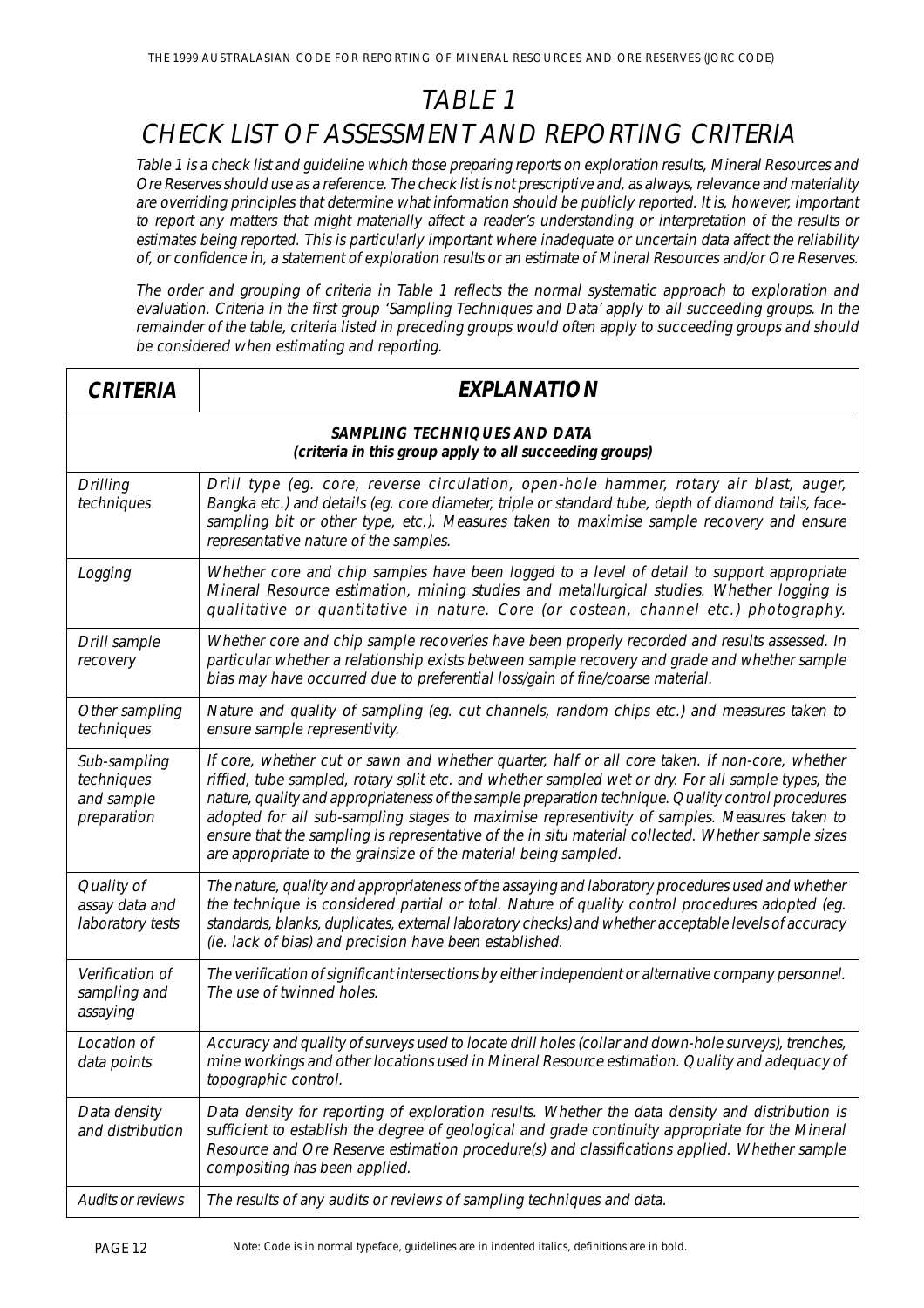| <b>REPORTING OF EXPLORATION RESULTS</b><br>(criteria listed in the preceding group apply also to this group)                                                   |                                                                                                                                                                                                                                                                                                                                                                                                                                                                                                                                                                                                                                                                                                                                                                                                                                                               |  |
|----------------------------------------------------------------------------------------------------------------------------------------------------------------|---------------------------------------------------------------------------------------------------------------------------------------------------------------------------------------------------------------------------------------------------------------------------------------------------------------------------------------------------------------------------------------------------------------------------------------------------------------------------------------------------------------------------------------------------------------------------------------------------------------------------------------------------------------------------------------------------------------------------------------------------------------------------------------------------------------------------------------------------------------|--|
| Mineral tenement<br>and land tenure<br>status                                                                                                                  | Type, reference name/number, location and ownership including agreements or material issues<br>with third parties such as joint ventures, partnerships, overriding royalties, native title interests,<br>historical sites, wilderness or national park and environmental settings. In particular the security<br>of the tenure held at the time of reporting along with any known impediments to obtaining a<br>licence to operate in the area.                                                                                                                                                                                                                                                                                                                                                                                                               |  |
| <b>Exploration done</b><br>by other parties                                                                                                                    | Acknowledgement and appraisal of exploration by other parties.                                                                                                                                                                                                                                                                                                                                                                                                                                                                                                                                                                                                                                                                                                                                                                                                |  |
| Geology                                                                                                                                                        | Deposit type, geological setting and style of mineralisation.                                                                                                                                                                                                                                                                                                                                                                                                                                                                                                                                                                                                                                                                                                                                                                                                 |  |
| Data aggregation<br>methods                                                                                                                                    | In reporting exploration results, weighting averaging techniques, maximum and/or minimum grade<br>truncations (eg. cutting of high grades) and cut-off grades are usually material and should be<br>stated. Where aggregate intercepts incorporate short lengths of high grade results and longer<br>lengths of low grade results, the procedure used for such aggregation should be stated and some<br>typical examples of such aggregations should be shown in detail. The assumptions used for any<br>reporting of metal equivalent values should be clearly stated.                                                                                                                                                                                                                                                                                       |  |
| Relationship<br>between<br>mineralisation<br>widths and<br>intercept lengths                                                                                   | These relationships are particularly important in the reporting of exploration results. If the geometry<br>of the mineralisation with respect to the drill hole angle is known, its nature should be reported.<br>If it is not known and only the down-hole lengths are reported, there should be a clear statement<br>to this effect (eg. 'downhole length, true width not known').                                                                                                                                                                                                                                                                                                                                                                                                                                                                          |  |
| Diagrams                                                                                                                                                       | Where possible, maps and sections (with scales) and tabulations of intercepts should be included<br>for any material discovery being reported if such diagrams significantly clarify the report.                                                                                                                                                                                                                                                                                                                                                                                                                                                                                                                                                                                                                                                              |  |
| Balanced<br>reporting                                                                                                                                          | Where comprehensive reporting of all exploration results is not practicable, representative reporting<br>of both low and high grades and/or widths should be practised to avoid misleading reporting of<br>exploration results.                                                                                                                                                                                                                                                                                                                                                                                                                                                                                                                                                                                                                               |  |
| Other substantive<br>exploration data                                                                                                                          | Other exploration data, if meaningful and material, should be reported including (but not limited<br>to): geological observations; geophysical survey results; geochemical survey results; bulk samples<br>- size and method of treatment; metallurgical test results; bulk density, groundwater, geotechnical<br>and rock characteristics; potential deleterious or contaminating substances.                                                                                                                                                                                                                                                                                                                                                                                                                                                                |  |
| Further work                                                                                                                                                   | The nature and scale of planned further work (eg. tests for lateral extensions or depth extensions<br>or large-scale step-out drilling).                                                                                                                                                                                                                                                                                                                                                                                                                                                                                                                                                                                                                                                                                                                      |  |
| <b>ESTIMATION AND REPORTING OF MINERAL RESOURCES</b><br>(criteria listed in the first group, and where relevant in the second group, apply also to this group) |                                                                                                                                                                                                                                                                                                                                                                                                                                                                                                                                                                                                                                                                                                                                                                                                                                                               |  |
| Database<br>integrity                                                                                                                                          | Measures taken to ensure that data has not been corrupted by, for example, transcription or<br>keying errors, between its initial collection and its use for Mineral Resource estimation purposes.<br>Data validation procedures used.                                                                                                                                                                                                                                                                                                                                                                                                                                                                                                                                                                                                                        |  |
| Geological<br>interpretation                                                                                                                                   | Nature of the data used and of any assumptions made. The effect, if any, of alternative interpretations<br>on Mineral Resource estimation. The use of geology in guiding and controlling Mineral Resource<br>estimation. The factors affecting continuity both of grade and geology.                                                                                                                                                                                                                                                                                                                                                                                                                                                                                                                                                                          |  |
| Estimation<br>and modelling<br>techniques                                                                                                                      | The nature and appropriateness of the estimation technique(s) applied and key assumptions,<br>including treatment of extreme grade values, domaining, interpolation parameters, maximum<br>distance of extrapolation from data points. The availability of check estimates, previous estimates<br>and/or mine production records and whether the Mineral Resource estimate takes appropriate<br>account of such data. The assumptions made regarding recovery of by-products. In the case of<br>block model interpolation, the block size in relation to the average sample spacing and the search<br>employed. Any assumptions behind modelling of selective mining units (eg. non-linear kriging).<br>The process of validation, the checking process used, the comparison of model data to drillhole<br>data, and use of reconciliation data if available. |  |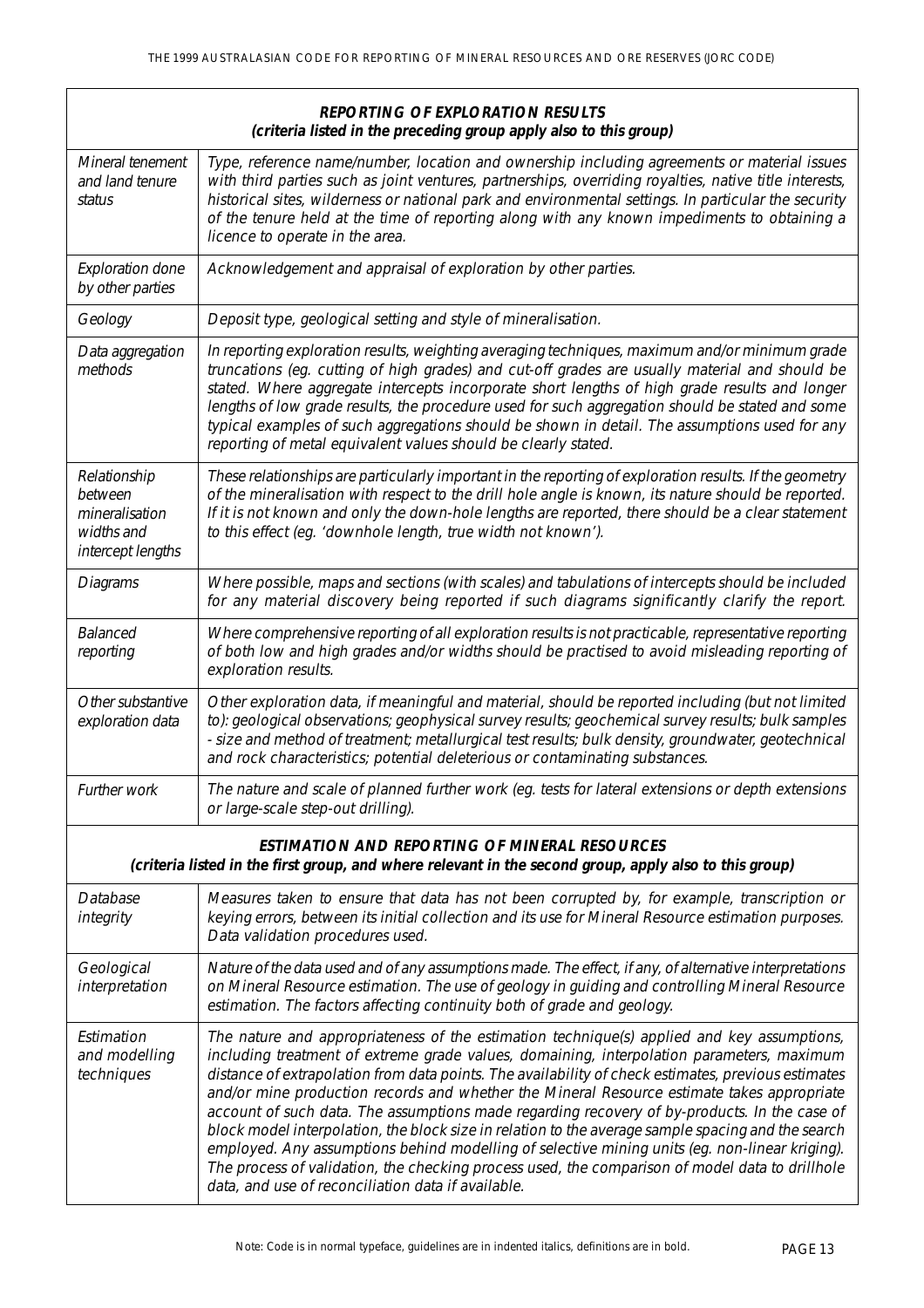| Cut-off grades<br>or parameters                                                                                                                                 | The basis of the cut-off grade(s) or quality parameters applied, including the basis, if appropriate,<br>of equivalent metal formulae.                                                                                                                                                                                                                                                                                                                                                                                                                                                                                                                                                                                                                                                              |  |
|-----------------------------------------------------------------------------------------------------------------------------------------------------------------|-----------------------------------------------------------------------------------------------------------------------------------------------------------------------------------------------------------------------------------------------------------------------------------------------------------------------------------------------------------------------------------------------------------------------------------------------------------------------------------------------------------------------------------------------------------------------------------------------------------------------------------------------------------------------------------------------------------------------------------------------------------------------------------------------------|--|
| Mining factors<br>or assumptions                                                                                                                                | Assumptions made regarding possible mining methods, minimum mining dimensions and internal<br>(or, if applicable, external) mining dilution. It may not always be possible to make assumptions<br>regarding mining methods and parameters when estimating Mineral Resources. Where no<br>assumptions have been made, this should be reported.                                                                                                                                                                                                                                                                                                                                                                                                                                                       |  |
| Metallurgical factors<br>or assumptions                                                                                                                         | The basis for assumptions or predictions regarding metallurgical amenability. It may not always<br>be possible to make assumptions regarding metallurgical treatment processes and parameters<br>when reporting Mineral Resources. Where no assumptions have been made, this should be reported.                                                                                                                                                                                                                                                                                                                                                                                                                                                                                                    |  |
| Tonnage factors (in<br>situ bulk densities)                                                                                                                     | Whether assumed or determined. If assumed, the basis for the assumptions. If determined, the method<br>used, the frequency of the measurements, the nature, size and representativeness of the samples.                                                                                                                                                                                                                                                                                                                                                                                                                                                                                                                                                                                             |  |
| Classification                                                                                                                                                  | The basis for the classification of the Mineral Resources into varying confidence categories. Whether<br>appropriate account has been taken of all relevant factors. ie. relative confidence in tonnage/<br>grade computations, confidence in continuity of geology and metal values, quality, quantity and<br>distribution of the data. Whether the result appropriately reflects the Competent Person(s)' view of<br>the deposit.                                                                                                                                                                                                                                                                                                                                                                 |  |
| Audits or reviews                                                                                                                                               | The results of any audits or reviews of Mineral Resource estimates.                                                                                                                                                                                                                                                                                                                                                                                                                                                                                                                                                                                                                                                                                                                                 |  |
| <b>ESTIMATION AND REPORTING OF ORE RESERVES</b><br>(criteria listed in the first group, and where relevant in other preceding groups, apply also to this group) |                                                                                                                                                                                                                                                                                                                                                                                                                                                                                                                                                                                                                                                                                                                                                                                                     |  |
| Mineral Resource<br>estimate for<br>conversion to<br>Ore Reserves                                                                                               | Description of the Mineral Resource estimate used as a basis for the conversion to an Ore Reserve.<br>Clear statement as to whether the Mineral Resources are reported additional to, or inclusive of,<br>the Ore Reserves.                                                                                                                                                                                                                                                                                                                                                                                                                                                                                                                                                                         |  |
| Cut-off grades<br>or parameters                                                                                                                                 | The basis of the cut-off grade(s) or quality parameters applied, including the basis, if appropriate,<br>of equivalent metal formulae. The cut-off grade parameter may be economic value per block<br>rather than metal grade.                                                                                                                                                                                                                                                                                                                                                                                                                                                                                                                                                                      |  |
| Mining factors<br>or assumptions                                                                                                                                | The method and assumptions used to convert the Mineral Resource to an Ore Reserve (ie either<br>by application of appropriate factors by optimisation or by preliminary or detailed design). The<br>choice of, the nature and the appropriateness of the selected mining method(s) and other mining<br>parameters including associated design issues such as pre-strip, access, etc. The assumptions<br>made regarding geotechnical parameters (eg. pit slopes, stope sizes, etc.), grade control and pre-<br>production drilling. The major assumptions made and Mineral Resource model used for pit<br>optimisation (if appropriate). The mining dilution factors, mining recovery factors, and minimum<br>mining widths used and the infrastructure requirements of the selected mining methods. |  |
| Metallurgical<br>factors or<br>assumptions                                                                                                                      | The metallurgical process proposed and the appropriateness of that process to the style of<br>mineralisation. Whether the metallurgical process is well-tested technology or novel in nature.<br>The nature, amount and representativeness of metallurgical testwork undertaken and the<br>metallurgical recovery factors applied. Any assumptions or allowances made for deleterious<br>elements. The existence of any bulk sample or pilot scale testwork and the degree to which such<br>samples are representative of the orebody as a whole.                                                                                                                                                                                                                                                   |  |
| Cost and revenue<br>factors                                                                                                                                     | The derivation of, or assumptions made, regarding projected capital and operating costs. The<br>assumptions made regarding revenue including head grade, metal or commodity price(s), exchange<br>rates, transportation and treatment charges, penalties, etc. The allowances made for royalties<br>payable, both Government and private.                                                                                                                                                                                                                                                                                                                                                                                                                                                           |  |
| Market<br>assessment                                                                                                                                            | The demand, supply and stock situation for the particular commodity, consumption trends and<br>factors likely to affect supply and demand into the future. A customer and competitor analysis<br>along with the identification of likely market windows for the product. Price and volume forecasts<br>and the basis for these forecasts. For industrial minerals the customer specification, testing and<br>acceptance requirements prior to a supply contract.                                                                                                                                                                                                                                                                                                                                    |  |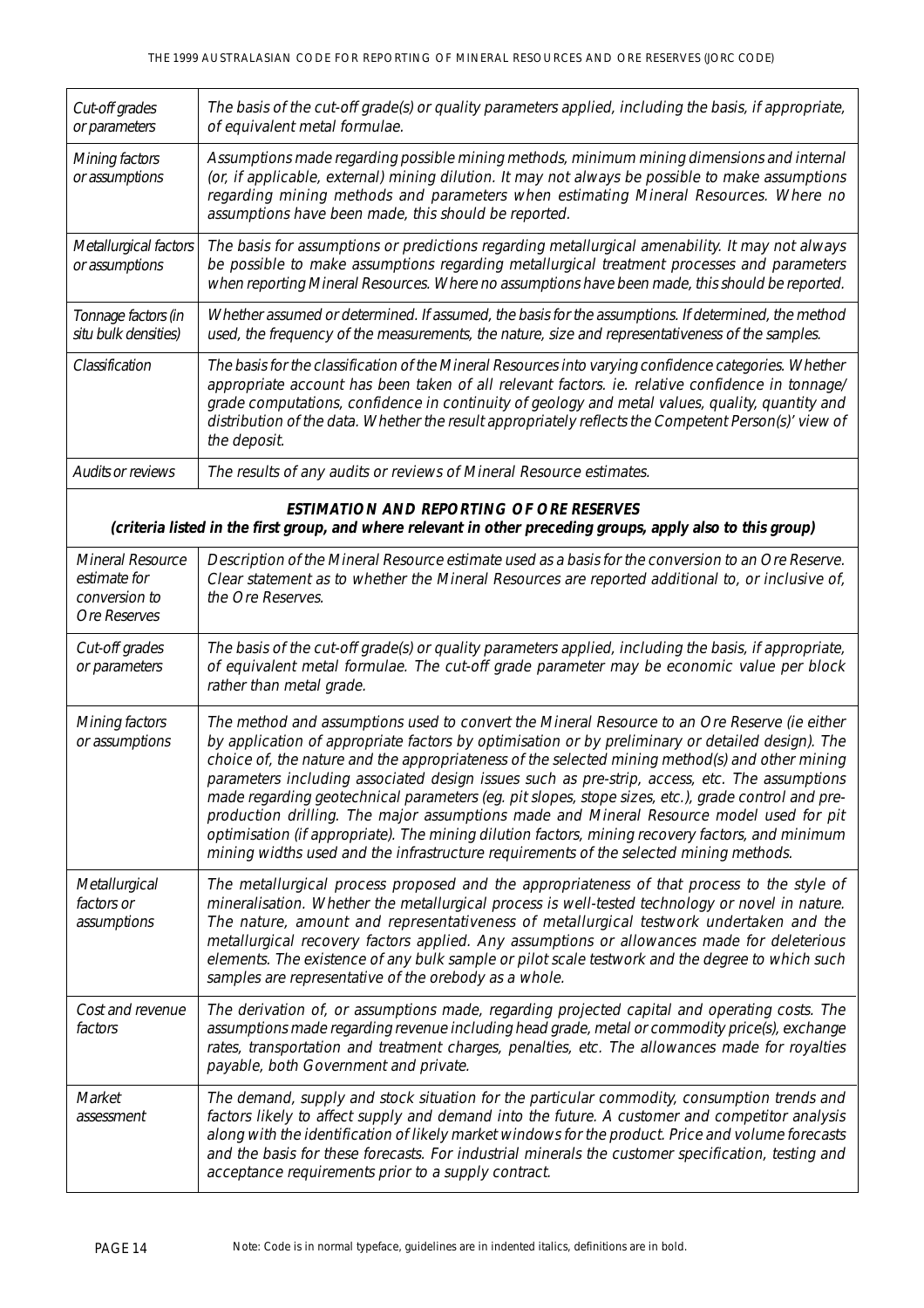| <b>Others</b>                                                                                                                                                             | The effect, if any, of natural risk, infrastructure, environmental, legal, marketing, social or<br>governmental factors on the likely viability of a project and/or on the estimation and classification<br>of the Ore Reserves. The status of titles and approvals critical to the viability of the project, such<br>as mining leases, discharge permits, government and statutory approvals.                                                                                                                         |  |  |
|---------------------------------------------------------------------------------------------------------------------------------------------------------------------------|------------------------------------------------------------------------------------------------------------------------------------------------------------------------------------------------------------------------------------------------------------------------------------------------------------------------------------------------------------------------------------------------------------------------------------------------------------------------------------------------------------------------|--|--|
| Classification                                                                                                                                                            | The basis for the classification of the Ore Reserves into varying confidence categories. Whether<br>the result appropriately reflects the Competent Person(s)' view of the deposit. The proportion of<br>Probable Ore Reserves which have been derived from Measured Mineral Resources (if any).                                                                                                                                                                                                                       |  |  |
| Audits or reviews                                                                                                                                                         | The results of any audits or reviews of Ore Reserve estimates.                                                                                                                                                                                                                                                                                                                                                                                                                                                         |  |  |
| <b>ESTIMATION AND REPORTING OF DIAMOND MINERALISATION</b><br>(criteria listed in the first group, and where relevant in other preceding groups, apply also to this group) |                                                                                                                                                                                                                                                                                                                                                                                                                                                                                                                        |  |  |
| Primary rock<br>source                                                                                                                                                    | Primary sources of diamonds in nature are variable and complex. Accordingly, information relating to<br>primary sources should contain details of the nature of the rock type together with its form, shape and size.                                                                                                                                                                                                                                                                                                  |  |  |
| Diamond value                                                                                                                                                             | Diamond valuation is a highly specialised process and is only possible on parcels containing<br>appropriate numbers of macrodiamonds. It is not possible to evaluate diamond quality from<br>microdiamonds. Classification of diamonds as, for example, gem, near gem and industrial should<br>be made by recognised experts who should be identified in the valuation report and their<br>independence stated. The number of stones, the total carat weight and size range for the parcel<br>valued should be stated. |  |  |
| Secondary rock<br>source                                                                                                                                                  | Secondary sources of diamonds in nature, including alluvial deposits, are variable and complex.<br>Accordingly, information relating to secondary sources should contain details of the nature of the<br>geological environment together with its form, age and size.                                                                                                                                                                                                                                                  |  |  |
| Microdiamonds                                                                                                                                                             | Current practice in Australia defines microdiamonds as diamonds which will pass through a screen<br>with 0.4 mm aperture, ie. diamonds weighing less than 0.001 carats. Reports of microdiamond<br>recoveries should specify both the number of stones recovered and the top and bottom screen or<br>crushing sizes used in the recovery process.                                                                                                                                                                      |  |  |
| <b>Macrodiamonds</b>                                                                                                                                                      | Macrodiamonds are defined as diamonds larger than 0.4 mm in size. Reports of macrodiamond recoveries<br>should specify both the number of stones and the total carat weight recovered above a specified screen size.                                                                                                                                                                                                                                                                                                   |  |  |
| Indicator minerals                                                                                                                                                        | Conventional indicator minerals include garnet, ilmenite, chrome spinel and chrome diopside<br>having the requisite chemical and physical attributes that distinguish them from otherwise similar<br>minerals found in non-diamond associated rock types. Reports of indicator minerals should be<br>prepared by a suitably qualified laboratory.                                                                                                                                                                      |  |  |
| Sampling<br>parameters                                                                                                                                                    | Reported discoveries of diamonds or indicator minerals from all samples must be accompanied<br>by details of the sampling parameters and sampling equipment used. Type of sample (stream<br>sediment, soil, bulk, rock etc.) as well as sample size, sample density and screening or jigging<br>parameters are required.                                                                                                                                                                                               |  |  |
| Cut-off grades                                                                                                                                                            | Assumptions regarding cut-off grades should specify minimum screen size.                                                                                                                                                                                                                                                                                                                                                                                                                                               |  |  |
| Carat                                                                                                                                                                     | One fifth (0.2) of a gram (often defined as a metric carat or MC).                                                                                                                                                                                                                                                                                                                                                                                                                                                     |  |  |
| Grades                                                                                                                                                                    | Internationally, diamond grades for primary deposits are stated both in carats per tonne and carats per<br>100 tonnes. The Joint Ore Reserves Committee recommends the use of carats per tonne. In the case of<br>alluvial deposits, industry practice is to quote grades in carats per tonne or carats per cubic metre.<br>Volumes: state bank or loose cubic metres and basis of volume to tonnage conversions.                                                                                                      |  |  |